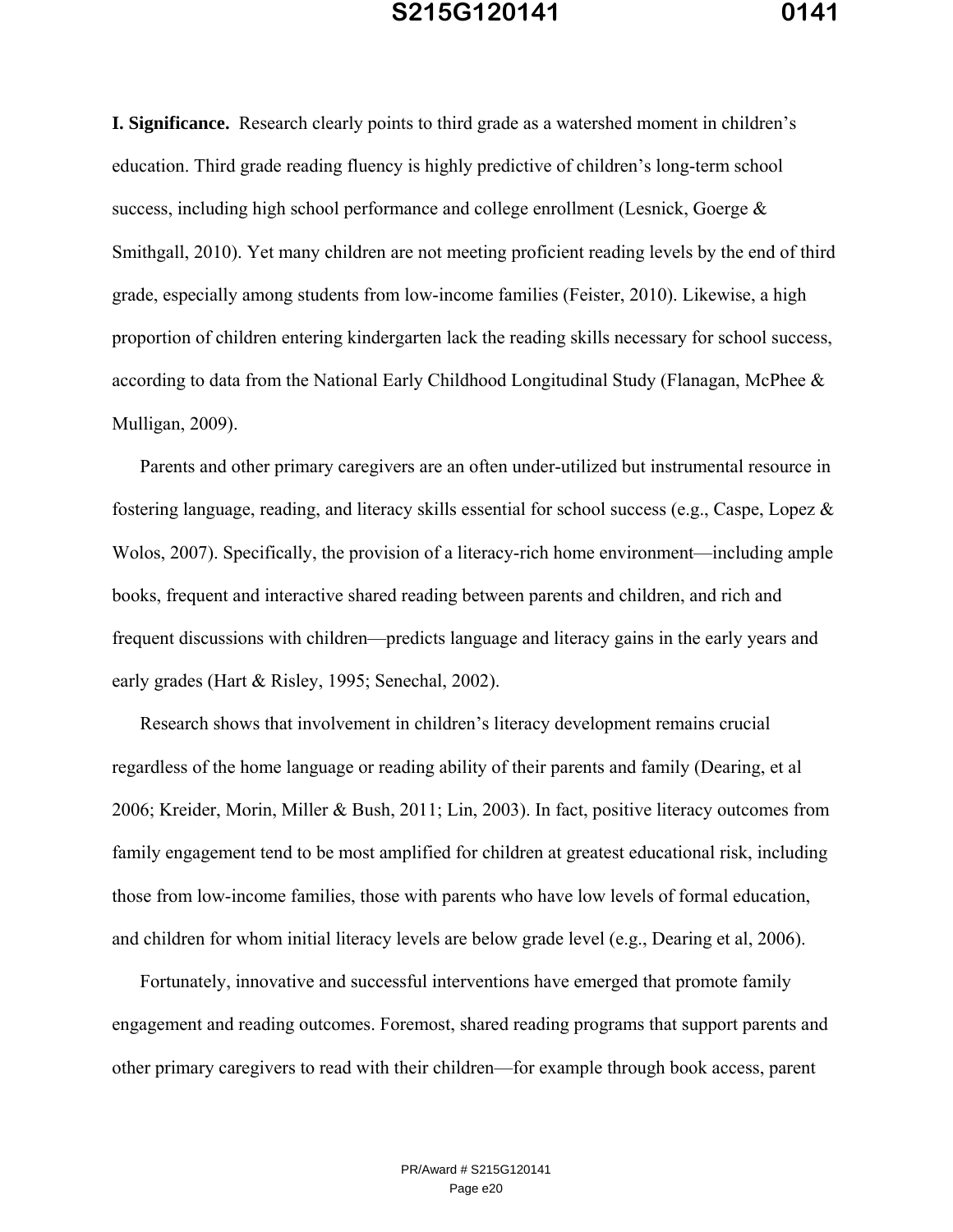training, and library connections –have been shown to increase vocabulary and early literacy skills (National Institute for Literacy, 2008; Senechal, 2002).

Other research sheds light on *how* early childhood agencies and LEAs can support shared reading at home and other family engagement practices critical to children's literacy outcomes. National intermediaries play an important role in developing the individual, relational, and organizational capacity of schools and other local agencies for carrying out family engagement practices and programs (Lopez, Kreider & Coffman, 2005). At the school level, action teams focused on family-school partnerships ensure quality engagement programs and that engagement is integrated with other academic efforts leading to positive student outcomes (Sheldon, 2005).

**II. Project Design**. *Project Goal, Objectives, and Outcomes*. The overall goal of the proposed project is to engage high-need children and their families in a regular routine of shared book reading at home. This goal will be accomplished through the delivery of Raising A Reader (RAR), an evidence-based early literacy and family engagement program. Objectives are to: 1) Deliver high-quality RAR to 20,000 children in prekindergarten (preK) and Kindergarten (K), ages 4-6, in or near high-need LEAs with enhancements to support school libraries. 2) Coordinate/align RAR with existing resources and plans at the school, LEA, and state level. 3) Evaluate RAR's effects on family literacy behaviors and children's early literacy outcomes and measure and improve effectiveness of RAR delivery. Table 2 details the activities and timeline associated with achieving these objectives. The expected outcomes of the project are increased access to books at home, increased frequency and interactivity of shared reading at home, increased family library-going behaviors, and gains in children's oral language skills.

*Alignment with application priorities*. The proposed project directly addresses the FY 2012 IAL Program absolute priority of providing a high-quality plan for an innovative approach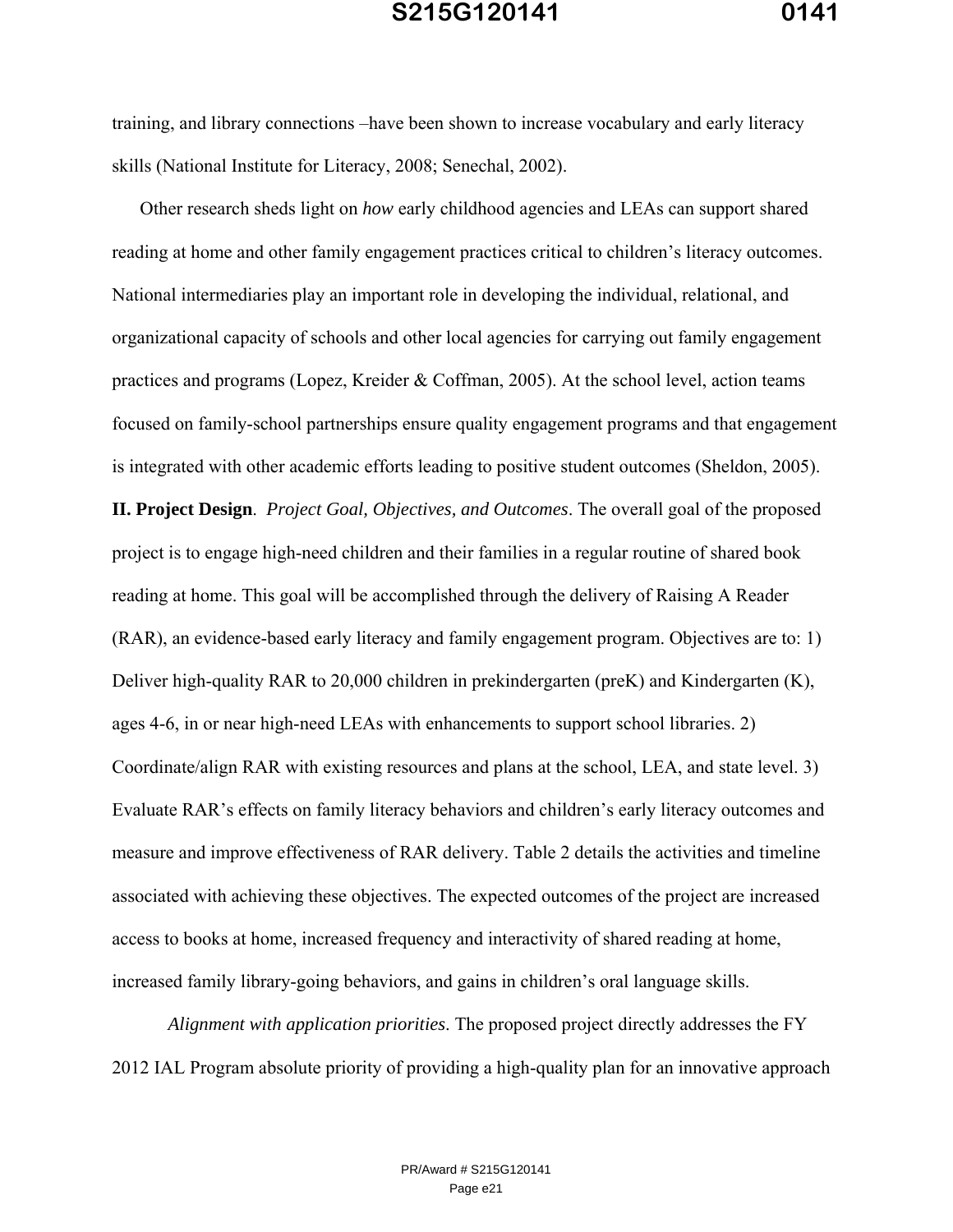to literacy, including both book distribution and child literacy activities, and supported by at least one study that meets the definition of scientifically-based research. Specifically, the project will deliver RAR, which exposes each child to over 100 books in a typical program cycle, engages children and families in a daily routine of book sharing at home, and concludes by connecting children and families to local public and school libraries to maintain literacy habits developed through the program (see Program Background below for more details). These activities are intended to promote early literacy and prepare young children to read, with a focus on children in preK and K in high-need LEAs (see Table 1 for details).

The program is also evidence based, in that a four-year randomized controlled trial conducted by the University of Texas Health Sciences Center and sponsored by the W.K. Kellogg Foundation found significant positive language outcomes for English and Spanish-speaking lowincome 4 and 5-year olds with an augmented version of RAR (this same version is proposed in the current project). The 4-year study concluded in 2010 and an article based on its results is currently under review in a peer-review journal. However, 4-year results have already been presented at two academic conferences, both of which involved peer review (Anthony, Anthony & Williams, 2011; Anthony & Williams, 2011). In addition, twenty other independent evaluations of RAR over the past decade have shown positive parent and child outcomes from the program (see Appendix A for papers reporting these findings) (Kreider, 2011). The augmented version found to be impactful in the RCT above is the version proposed for this project (see Appendix B for parent training augmentation to the model).

In addition, the project addresses several competitive preference priorities: (1) Turning Around Persistently Lowest-Performing Schools, (2) Technology, and (3) Improving Early Learning Outcomes.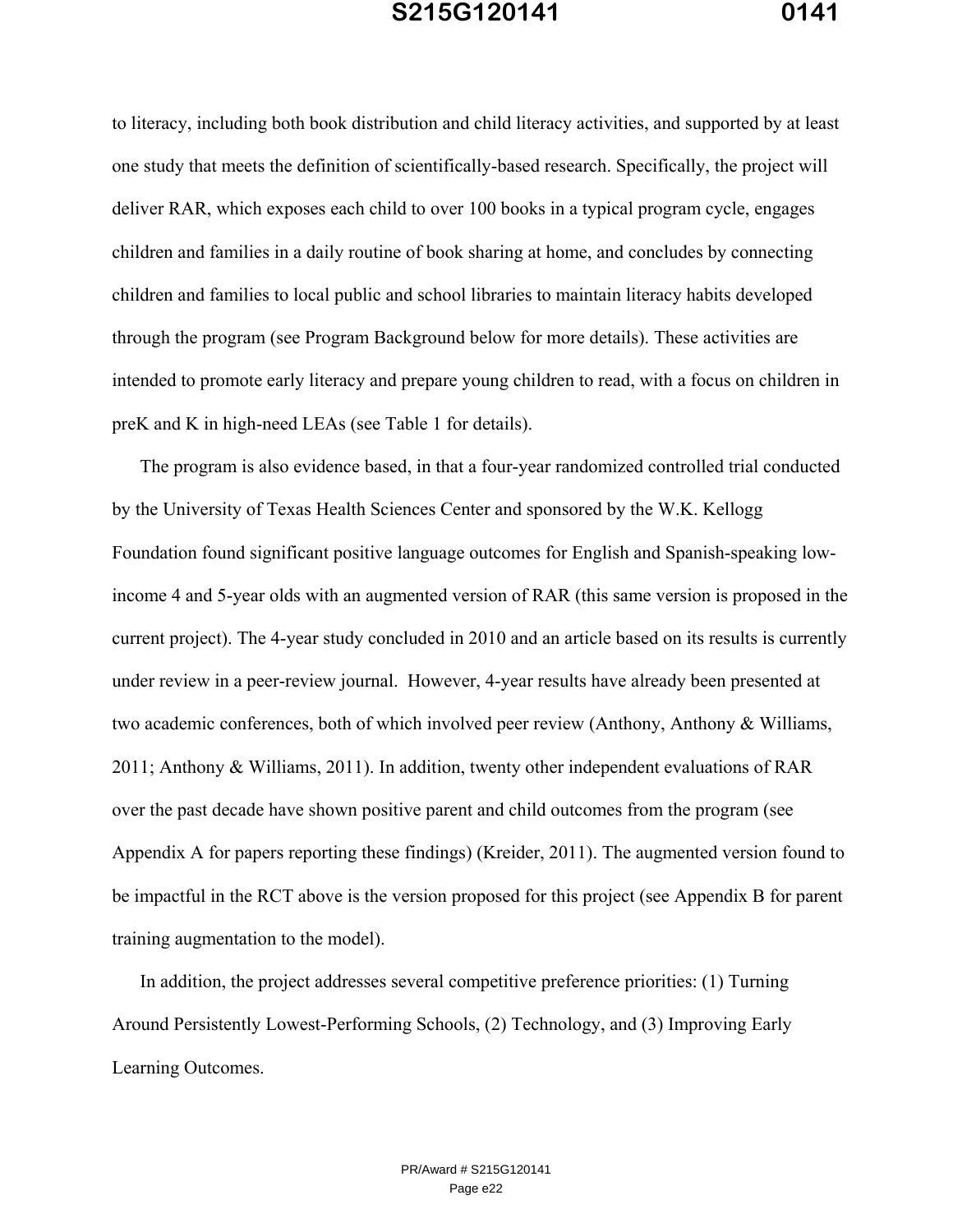First, one persistently low-performing school, the Commodore J. Rogers Elementary School within Baltimore City Public Schools (BCPS), will be among those served through the proposed project, and will receive special focus. Specifically, through RAR, the project will provide early literacy and family engagement services to kindergarten students enrolled in the school, as well as prekindergarten students who feed into the school. As school readiness and early literacy are

predictive of longer-term student achievement, the ultimate goal will be to contribute to improved student achievement at this school. We will work with BCPS to track students attending this school during and beyond the life of the IAL grant, comparing the academic performance of RAR students and non-RAR students over time on key academic outcomes (e.g., grades and state-measured language art scores) measured by the school district.

The project will also utilize technology in several ways: 1) to augment in-person training and technical support of school librarians and classroom teachers with an online learning community (e.g., quarterly best practice webinars), 2) to facilitate process and outcome evaluation with an online performance management system and survey scanning technology, respectively (see Management Plan for details), and 3) via assistive technologies to support equal access for children with learning disabilities, using Universal Design for Learning as a framework to adapt RAR (e.g., with recording devices).

RAR will focus on improving early learning outcomes through the high fidelity implementation of the program and augmented Family Nights parent training as indicated by RAR's recent experimental study results. RAR's training gives parents the opportunity to learn and practice 'family-friendly' versions of research-based practices (i.e. dialogic reading and critical thinking skills). The paring of these strategies with home literacy habits developed through RAR's bag rotation meaningfully engages parents as partners in improving early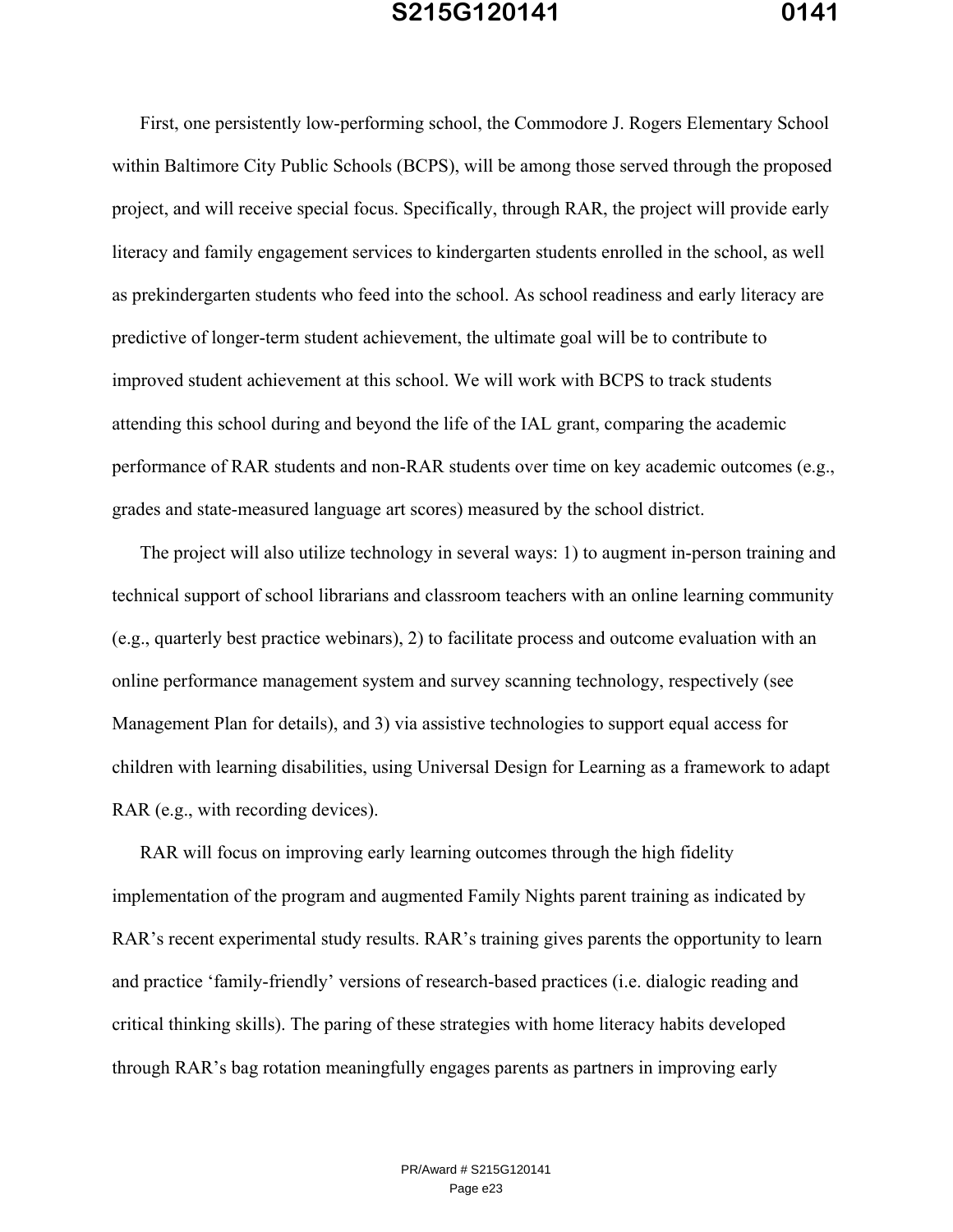learning outcomes. Added supports for typically underserved populations (via specialized book collections and the application of universal design for learning principles in the adaptations of books for children with disabilities) is intended to ensure that all children have access to the highest quality books, meaningful home-based literacy support, and the means to develop strong relationships with schools critical for school success.

Finally, the project and its key partners meet eligibility requirements for the grant, with RAR's nonprofit and national status and partners' high-need LEA status verified in eligibility documents (see Other Attachments).

*Program Background.* The project goals and objectives above will be realized through implementation of Raising A Reader (RAR), an evidence-based early literacy and family engagement program founded in 1999 with demonstrated capacity to increase home literacy behaviors, language skills, and access to books among high-need children and families. RAR's research-based program is delivered through local LEAs, early childhood education systems, and other community agencies serving children and families. Implementing agencies rotate bright red bags filled with award-winning books, available in multiple languages, into children's homes on a weekly basis. Local implementers are trained in research-based interactive "read-aloud" book sharing techniques meant to stimulate cognitive, language, and socio-emotional development. Implementers, in turn, train parents and caregivers. A DVD, translated into fourteen languages, is also available in each book bag to support parents' literacy practices with their children. Finally, through the program, families are connected with their local public and school library. At the culmination of the program, children receive a blue library bag to keep and continue the practice of borrowing books and book sharing.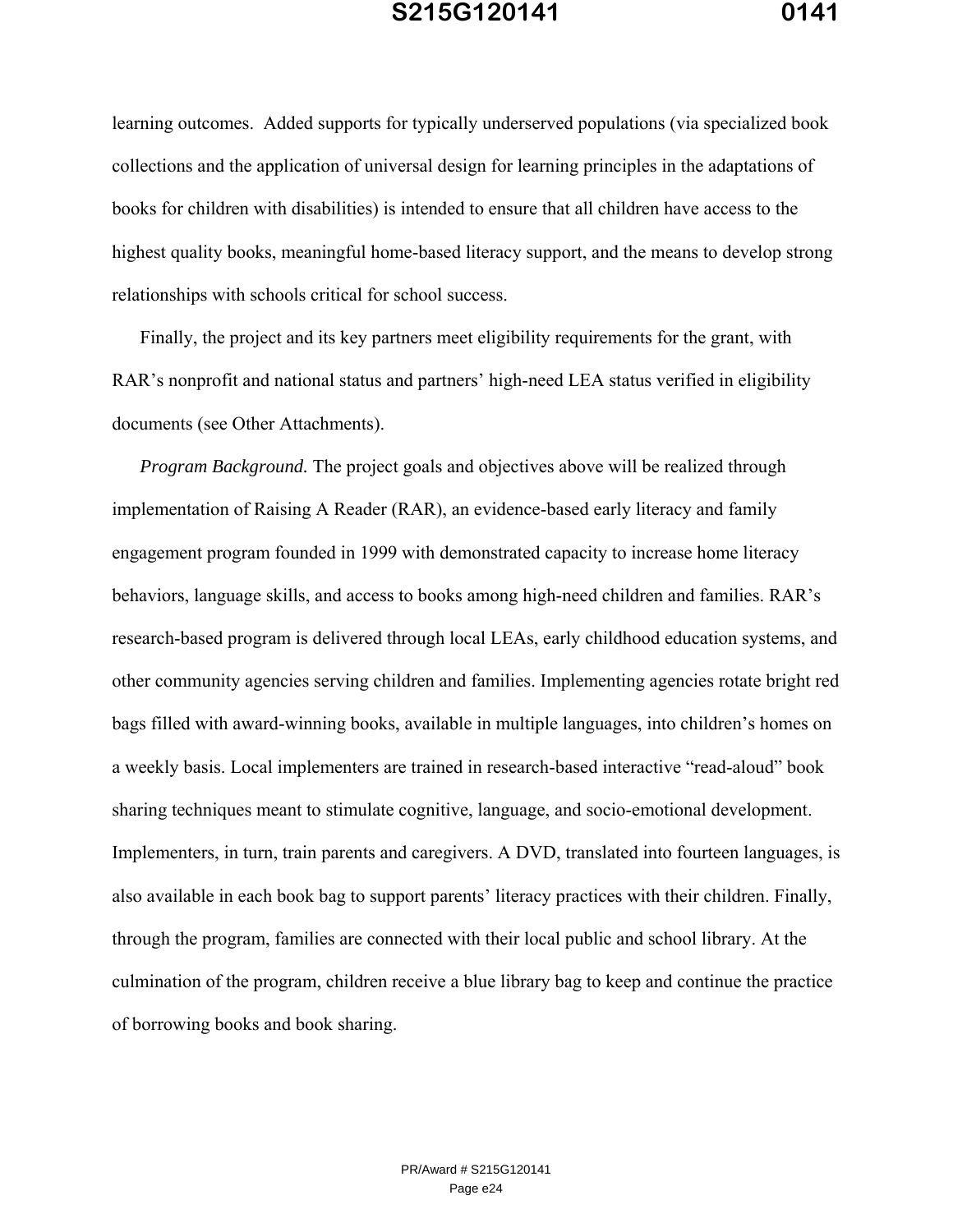RAR's theory of change is the logic model on which the training and program activities are based (Appendix C). The theory centers on the child, builds on their natural excitement about books to lead to children making direct requests of caregivers to share books with them daily. The child-centered focus has been demonstrated to be critical to realizing stated outcomes of the project. The theory also argues the centrality of parent and educator training in book sharing strategies. RAR's training provides particular support to parents for whom English is not the first language and/or who are themselves reluctant readers. Scalability is also incorporated in the theory through the packaging of 'turnkey' materials that include affordable and high quality children's books, which has a special coating to add durability, and standardized coordinator and implementer manuals for those serving 0-5 and 5-8 year old children. Finally, the maintenance of the behaviors created through RAR is supported through activities that connect families to the local library and encourage its use for continued book borrowing and book sharing.

Since its inception, RAR has reached over 900,000 children and families across the nation. The majority of children served by RAR are members of high-need and typically underrepresented populations. In 2011, more than 68% of the children lived at or below the poverty level; 64% were children of color, 52% had a home language other than English. Also, 22% of affiliates reported delivering RAR through teen parent programs.

*Program operations and curricular integration.* RAR operates on an affiliate model. In 2011, 162 agencies in 32 states and via over 2,500 implementing sites delivered RAR to nearly 118,000 children and their families. Agencies that implement RAR (affiliates) receive initial training from the National Office, then go on to train site-based implementers (e.g., classroom teachers, home visitors and other child- and family-serving professionals). In the current proposal, implementing *teams* at each school and agency will participate in coordinator training, as RAR's recent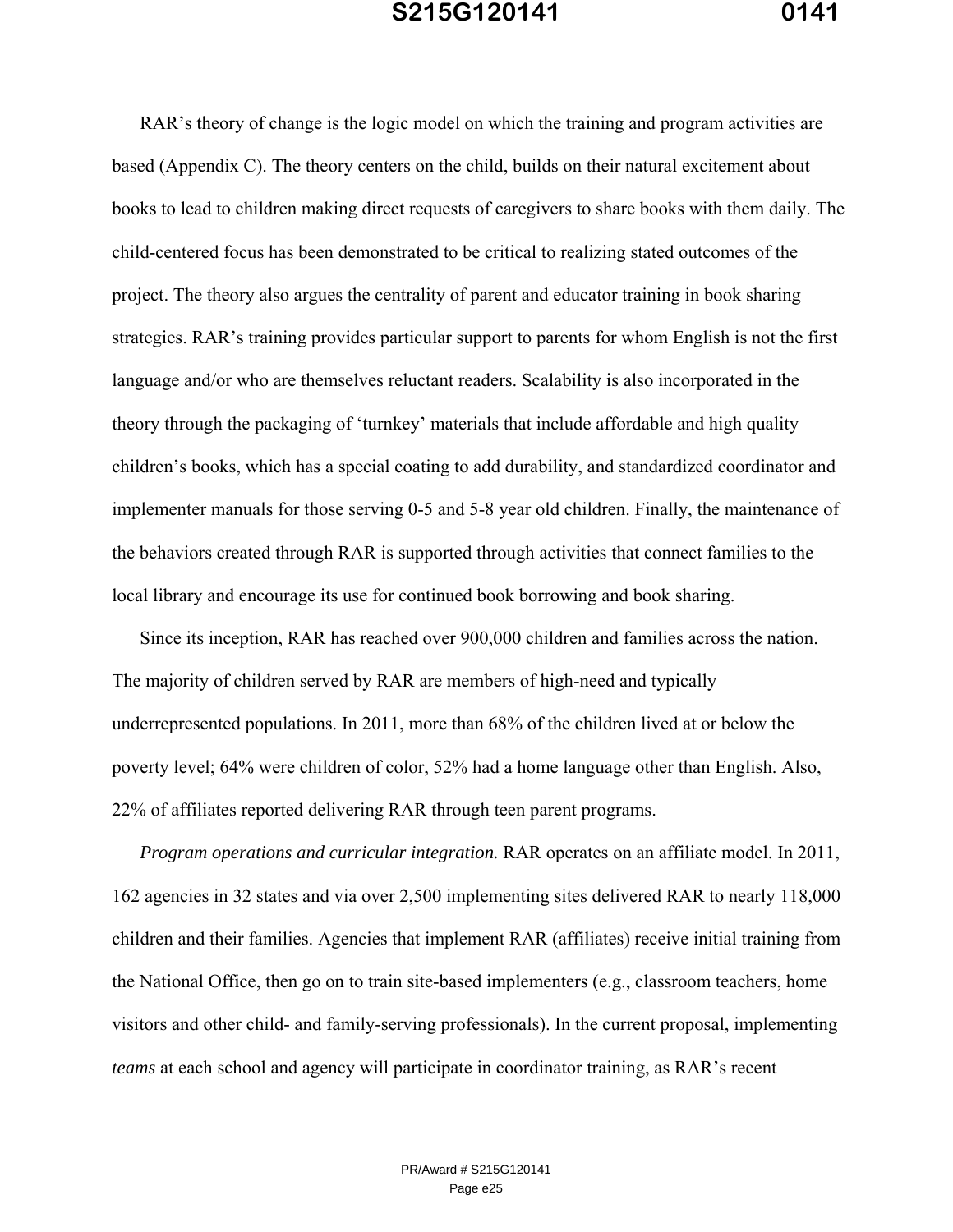expansion with school-age populations and prior research suggest for stability, effective delivery of services, and coordination across preK and K systems. Training will be supplemented with ongoing technical support from RAR National and performance feedback gathered through an annual affiliate survey that measures affiliates' performance on core aspects of the program. The annual individualized scorecards sent back to affiliates draws from their survey results; compares their results with performance requirements set by RAR National, the affiliate's own prior year's performance, and average performance levels by other affiliates; and provides a snapshot of areas of strength and in need of improvement. In addition, affiliates are trained in how to use a validated site rubric to insure fidelity of implementation at the local level (site visits are a required part of the program model). Finally, augmentations to this system of continuous improvement, including an integrated online performance management system, will be a major part of this project proposal, as detailed in the Management Plan and Evaluation Plan below.

At the state and federal level, RAR aligns closely with Common Core Standards (see Appendix D), as well as preK and K state regulations in states of focus (AZ, MA and MD) (see Appendix E). Likewise, RAR directly addresses Title I requirements that schools and LEAs must jointly provide "materials and training to help parents to work with their children at home to improve their children's achievement" (Public Education Network, 2004). The action team approach described above, will encourage integration with school and district efforts on literacy, family engagement, and library science, and will, as possible, include at least one member of the school's site-based management council for further coordination of efforts.

**III. Project Services**. The proposed project will bring RAR to 20,000 preK and K children in and near high-need LEAs in three communities across the United States. Strategic partnerships and high-quality programming will ensure intended outcomes, as described below.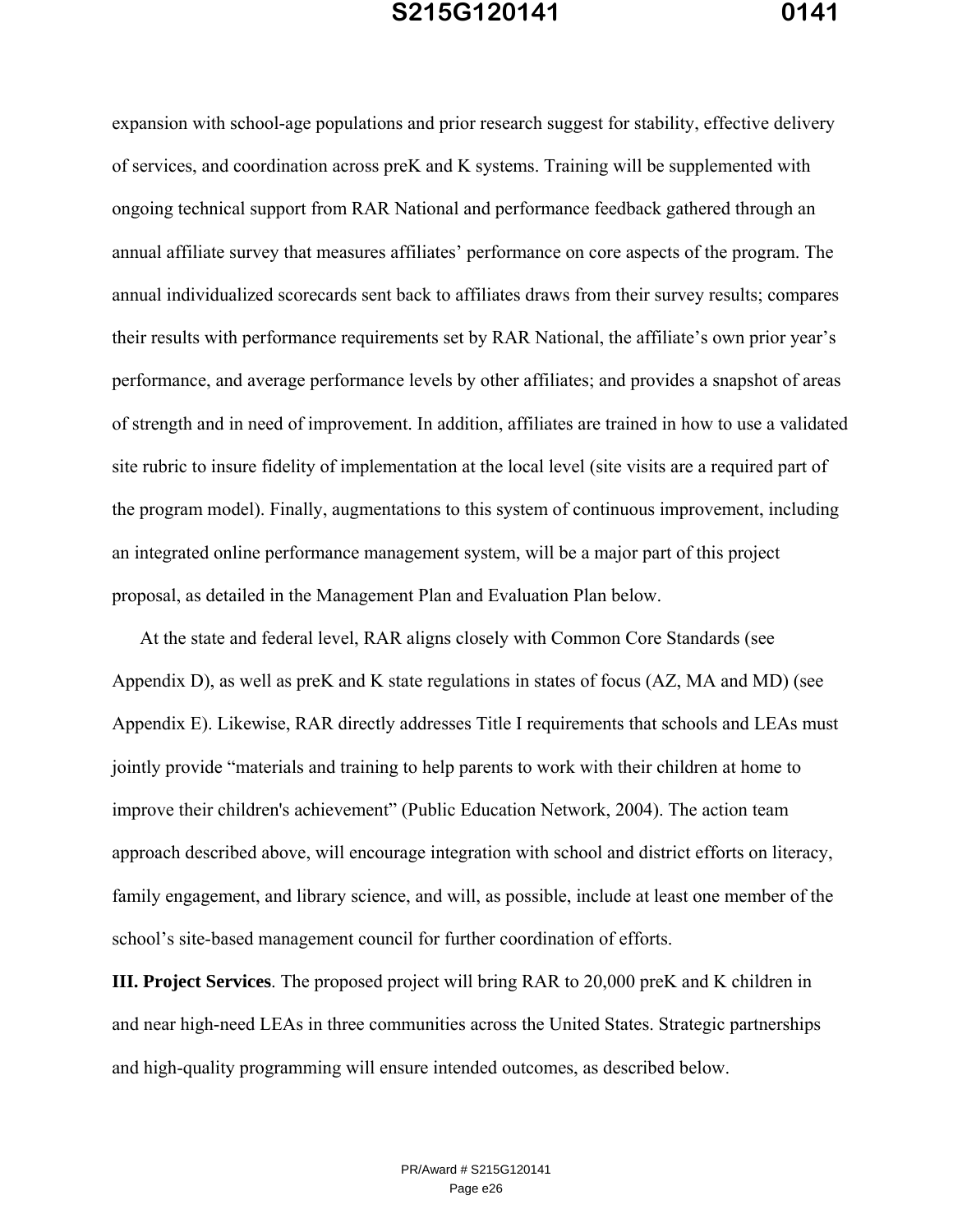*Local partnerships for program delivery*. The three communities involved in the proposed project currently have a local RAR affiliate agency (i.e., a high-need LEA or early childhood agency whose children feed into a high-need LEA). See Table 1 below for details. Each community also has a community partner that has agreed to provide in-kind technical assistance throughout the project (See Other Attachments for letters of support from all partners).

| <b>Table 1: Local Partners and Children Served</b> |                              |                |                                                      |                 |                  |  |  |
|----------------------------------------------------|------------------------------|----------------|------------------------------------------------------|-----------------|------------------|--|--|
| <b>Location</b>                                    | <b>Current Affiliate</b>     | <b>LEA</b>     | Year 1                                               | Year 2          | <b>Community</b> |  |  |
|                                                    | <b>Partner</b>               |                | <b>Children</b><br><b>Children</b><br><b>Poverty</b> |                 | <b>Partner</b>   |  |  |
|                                                    |                              | <b>Percent</b> | <b>Served</b>                                        | <b>Served</b>   |                  |  |  |
| Baltimore,                                         | <b>Baltimore City Public</b> | $30.15\%$      | 5,250                                                | 5,500 new       | Kennedy          |  |  |
| <b>MD</b>                                          | Schools                      |                |                                                      | (5,250)         | Krieger          |  |  |
|                                                    |                              |                |                                                      | existing seats) | Institute        |  |  |
| Greater                                            | Raising A Reader             |                | 1,500                                                | (1,500)         | Greenlight       |  |  |
| Boston, MA                                         | MA (implementing             |                |                                                      | existing seats) | Fund             |  |  |
|                                                    | sites in Chelsea and         |                |                                                      |                 |                  |  |  |
|                                                    | Revere Public                | 32.87%         |                                                      |                 |                  |  |  |
|                                                    | Schools)                     | 26.26%         |                                                      |                 |                  |  |  |
| Phoenix, AZ                                        | <b>Balsz School District</b> | 46.55%         | 500                                                  | $(500$ existing | Piper            |  |  |
|                                                    | Southwest Human              |                |                                                      | seats)          | Charitable       |  |  |
|                                                    | Development                  |                |                                                      |                 | <b>Trust</b>     |  |  |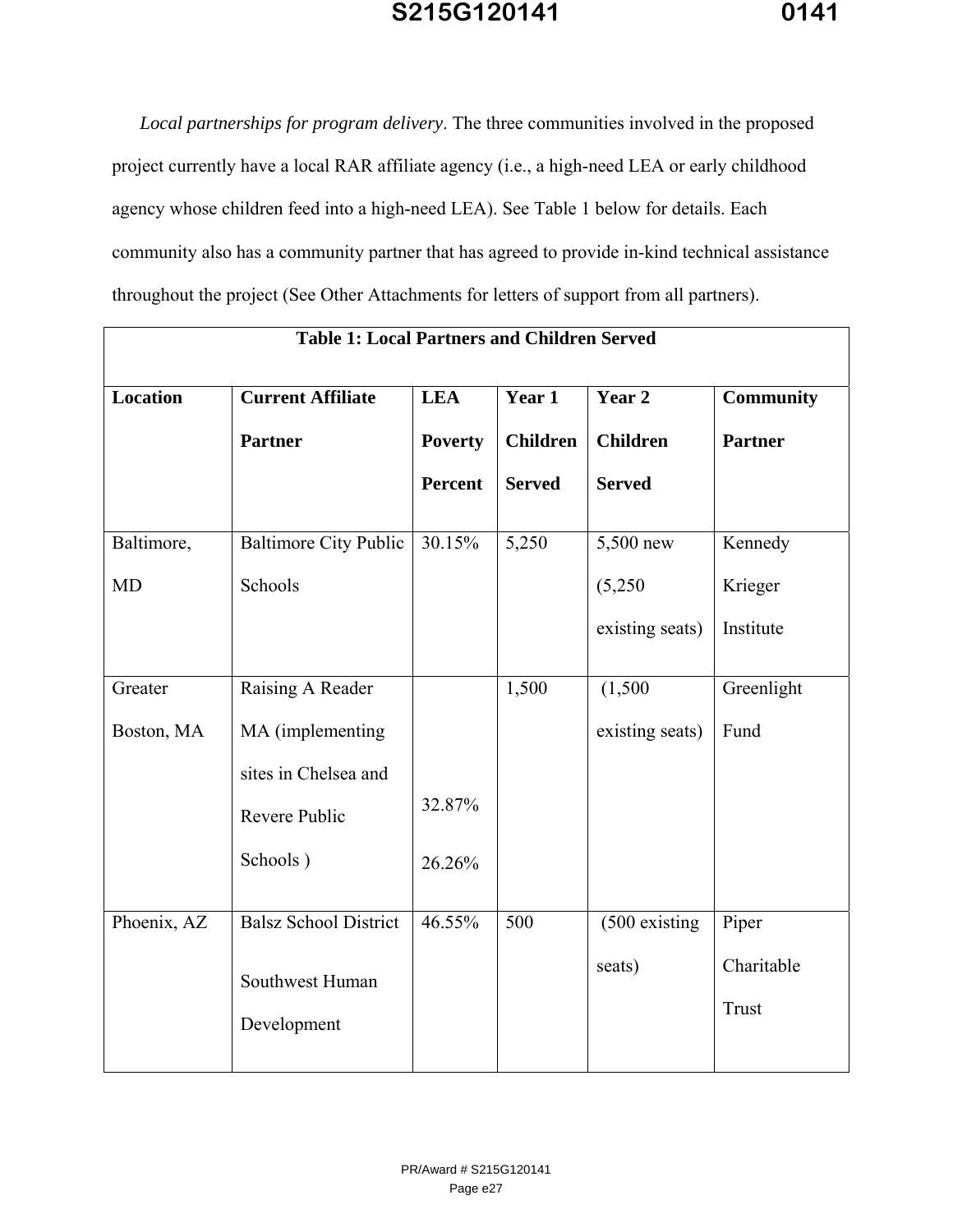| (w/ feeder preKs) |       |           |                |
|-------------------|-------|-----------|----------------|
|                   | 7,250 | 5,500 new | <b>TOTAL</b>   |
|                   |       | (7,250)   | children       |
|                   |       | existing) | served: 20,000 |

*RAR program services*. The strategies used to deliver RAR will ensure equal access to services among high-need children and families, tailor program materials to community interests and needs, and create maximum opportunity for impact through quality, intensity and duration.

First, RAR's long-standing policies and practices were established to ensure equal access to the program. School selection criteria (including child poverty rates and literacy performance indicators) and a competitive RFP process in which schools apply to the LEA to participate are used to ensure services are delivered to the intended audience. In addition, when implementing sites are selected, *all* classrooms serving children in the designated grade (preK and/or K) receive the program so that no children or families are left out. Also, sites will be trained to deliver parent workshops at convenient times, with adequate notice, and with supports to remove parent barriers and increase attendance at trainings.

Second, RAR is highly adaptable to the needs of its participants. Standard book collections are grouped developmentally so that titles are appropriate for children of those ages/grades. For example, a new school-themed preK/K collection focuses on issues related to children's transition to kindergarten. Special language and culture collections also exist, such that children and families can share books in their home language and see greater representation of their culture and experiences in storybook actors and plots. Adaptations are also available for children with disabilities. Included in RAR's current collection are titles in Chinese, Vietnamese, Somali,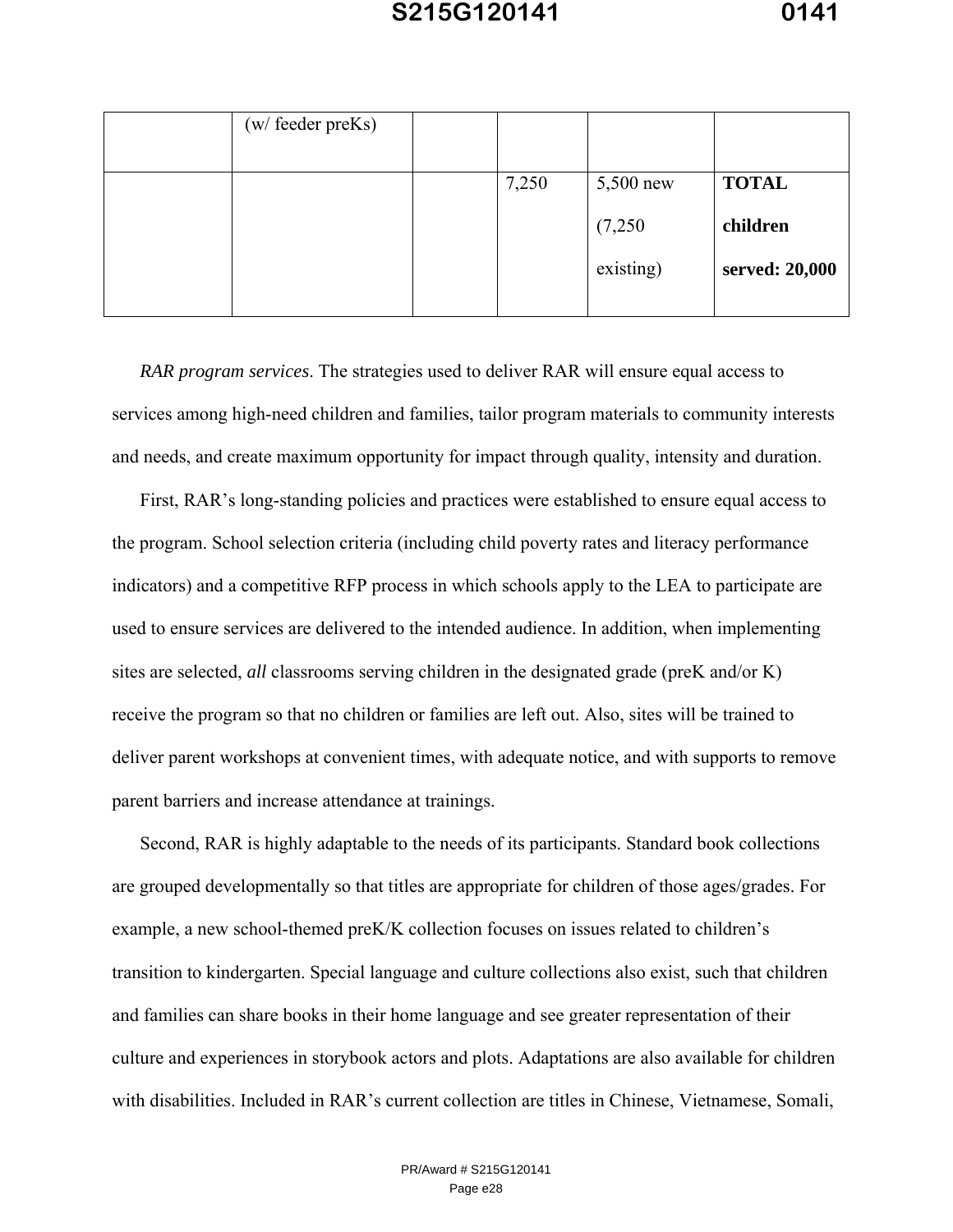Portuguese, Burmese, Braille, ASL, and other languages relevant to the communities we serve. RAR National's production department works with each community partner agency to create a complete book collection that meets the cultural, linguistic, and developmental needs of participating children and families. Likewise, RAR's award-winning parent DVD offering book sharing strategies to parents is translated into fourteen languages, as is RAR's parent survey. To enhance our already strong library connection we propose to include a library collection for each participating school's library. In doing so, RAR hopes to not only enhance each library's collection but to encourage book borrowing as children find familiar loved titles.

Third, RAR has secured the support of well-respected local community partners (see Table 1) who will provide direct technical support in each community. Each partner was carefully selected because of their commitment to the particular community and its highest risk community members. Each partner will join RAR National in hosting two gatherings per year through which local team support and sustainability can be developed. These agencies also offer a means for independent consultation on topics relevant to the project. For example, Kennedy Krieger Institute will provide technical support to effectively serve children and families in Baltimore and to address the needs of children with disabilities across sites.

Finally, the program will be delivered with the highest possible fidelity, intensity and duration. Fidelity of implementation is a primary focus of this project (see Management Plan for details). Program intensity will be ensured via an augmented version of RAR shown to impact children's language outcomes (see Alignment section). As for duration, the program will be implemented as soon as possible after receiving notice of the grant award such that in the first wave, children will receive the program for a full semester (Jan-May 2013) and in the second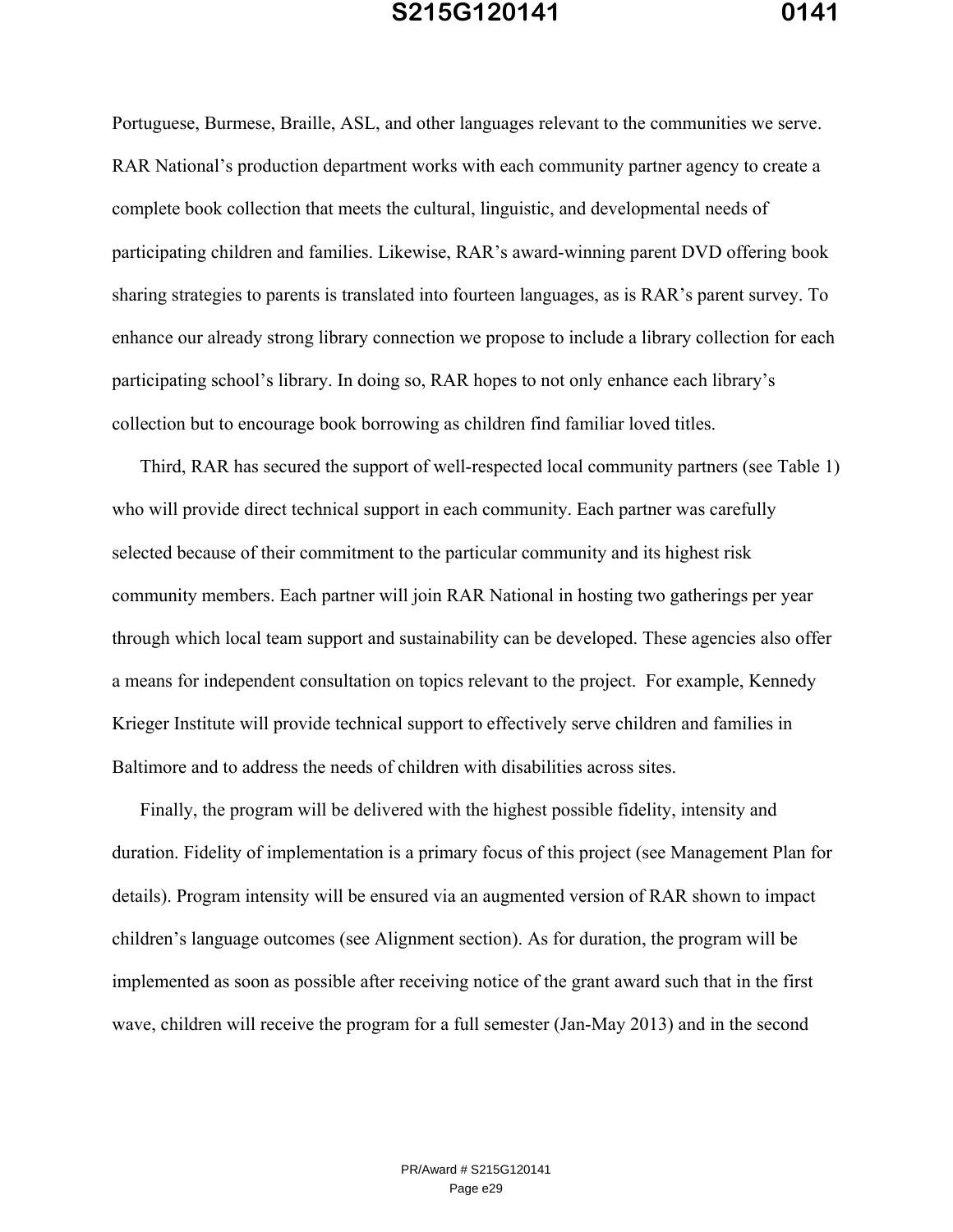wave, a full academic year (Oct 2013-May 2014). The duration of the second wave of RAR programming will expose each child children to over 100 books.

**IV. Adequacy of Resources.** RAR's roots in social innovation are deep and its model reflects its commitment to innovation in both programming and in funding. RAR's cost for materials includes all program costs. Doing so enables the National Office to provide unlimited technical, programmatic, and fundraising support for all affiliates. Feedback from RAR's current funders about the model (e.g., WK Kellogg Foundation, Target Corporation, Bank of the West) and many long-time affiliates who use programmatic funds to support the program is universally positive.

A typical program implementation requires approximately /child for books and materials to start the program. As the books and materials last 5-7 years on average, the average cost per child per year over the life of the materials is approximately . Affiliates contribute in-kind personnel costs and additional support comes from RAR National to support programrelated costs. Because this project adds school library book sets and a large-scale implementation, per child costs are higher (see Budget Narrative for detail). However, because the materials will last well beyond the terms of this proposed project and participating LEA partners will have the capacity to sustain the program beyond the terms of the proposed grant, we conservatively estimate that we will reach an additional 10,000 children each year the materials are in use. A conservative estimate of the total number of children reached over the life of the materials is 50,000.

Participating LEAs will receive stipends to offset some staff costs associated with this project, but will contribute most personnel costs in-kind. Direct technical support from each of the community agencies will also be contributed in-kind. Staff associated with this project will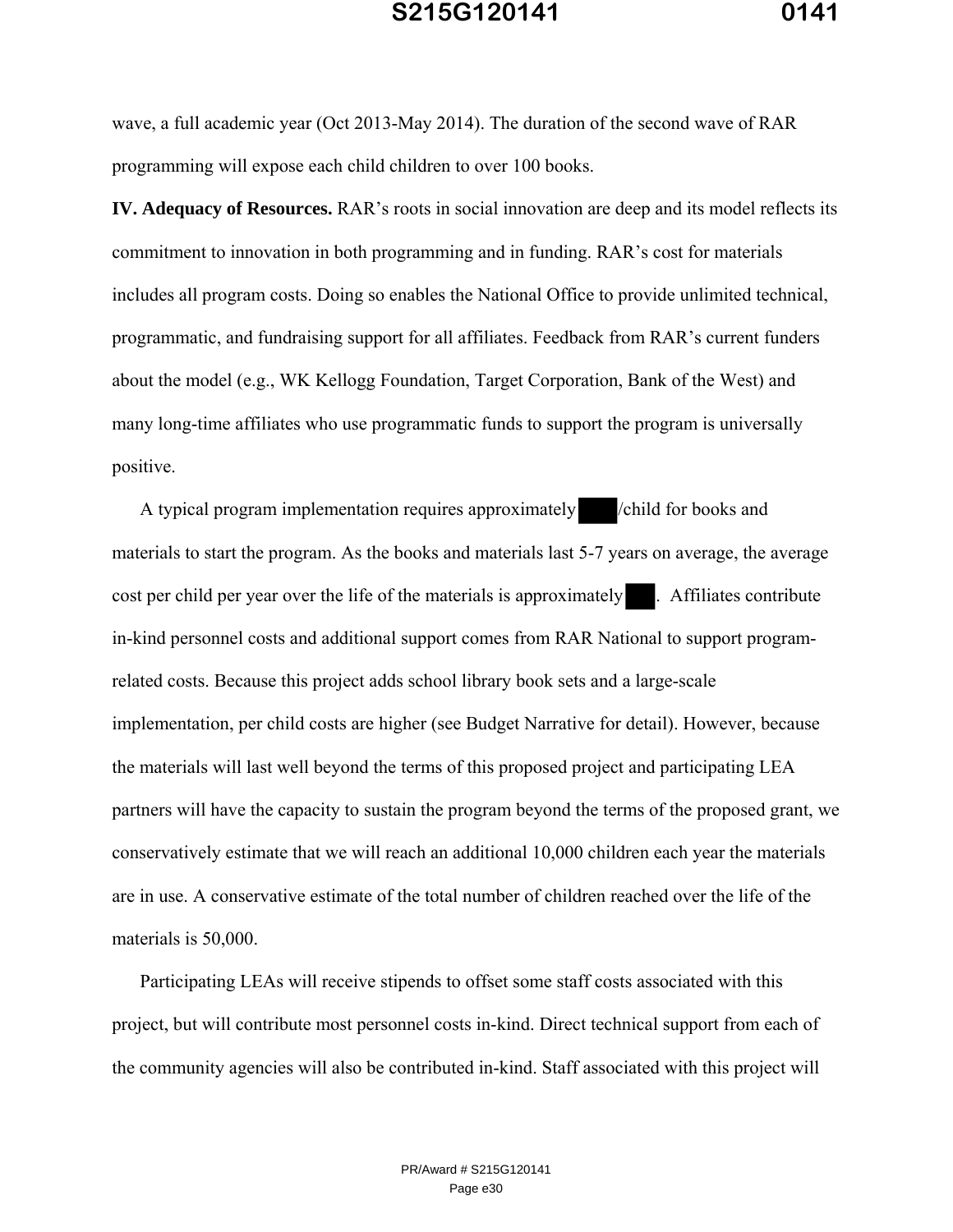be responsible for insuring high-quality implementation across all sites, coordination and support for the independent evaluation, and grant administration and compliance.

**V. Management Plan.** Key tasks for the proposed project, aligned with project objectives and

the 2-year timeline, are described in Table 2 and further detailed below.

| Table 2: Workplan and Timeline 2012-2014                                 |            |            |            |            |            |            |            |       |  |
|--------------------------------------------------------------------------|------------|------------|------------|------------|------------|------------|------------|-------|--|
|                                                                          | $Nov12-$   | Feb-       | May-       | Aug-       | Nov13      | Feb-       | May-       | Aug-  |  |
|                                                                          | Jan13      | Apr13      | Jul13      | Oct13      | $-Jan14$   | Apr14      | Jul14      | Oct14 |  |
| <b>Objective 1: Deliver high-quality RAR programming</b>                 |            |            |            |            |            |            |            |       |  |
| Task 1: Onboard LEAs                                                     | $\sqrt{ }$ |            |            |            |            |            |            |       |  |
| 1a. MOUs w/                                                              | $\sqrt{ }$ |            |            | $\sqrt{ }$ |            |            |            |       |  |
| implementing sites                                                       |            |            |            |            |            |            |            |       |  |
| 1b. Train site-based                                                     | $\sqrt{ }$ |            |            | $\sqrt{ }$ |            |            |            |       |  |
| implementation teams                                                     |            |            |            |            |            |            |            |       |  |
| 1c. Order/Assemble                                                       | $\sqrt{ }$ |            |            | $\sqrt{ }$ |            |            |            |       |  |
| materials                                                                |            |            |            |            |            |            |            |       |  |
| 1d. Deliver program                                                      |            | $\sqrt{ }$ | $\sqrt{ }$ |            | $\sqrt{ }$ | $\sqrt{ }$ | $\sqrt{ }$ |       |  |
| Objective 2: Coordinate RAR w/ state, LEA and school plans and resources |            |            |            |            |            |            |            |       |  |
| 2a. Identify school, LEA                                                 | $\sqrt{}$  |            |            |            |            |            |            |       |  |
| and state plans                                                          |            |            |            |            |            |            |            |       |  |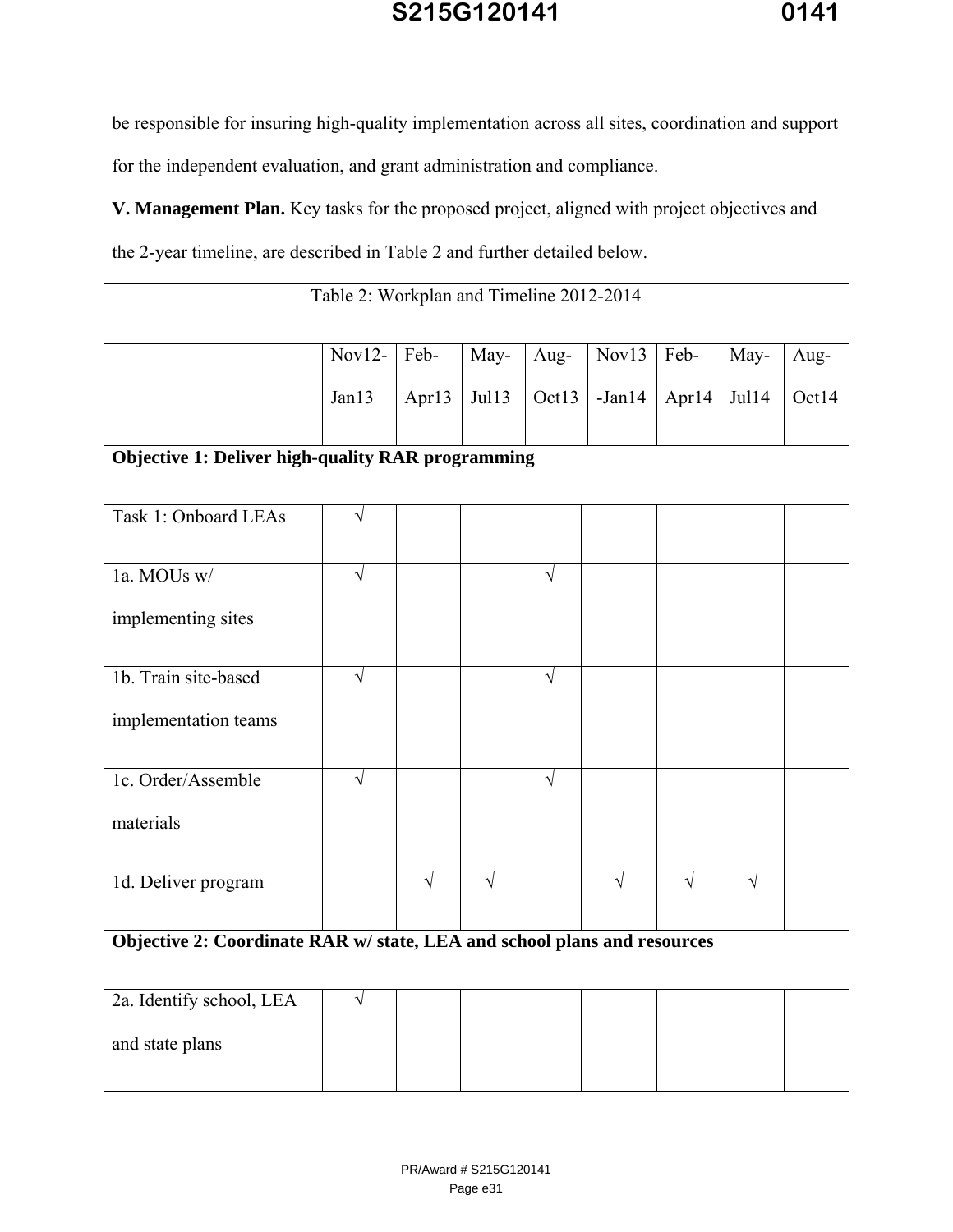| 2b. Use plans to inform                           | N         |   |            |            |            |            |            |  |
|---------------------------------------------------|-----------|---|------------|------------|------------|------------|------------|--|
| delivery                                          |           |   |            |            |            |            |            |  |
|                                                   |           |   |            |            |            |            |            |  |
| 2c. Coordinate site teams                         | $\sqrt{}$ |   |            | V          |            |            |            |  |
|                                                   |           |   |            |            |            |            |            |  |
| Objective 3: Evaluate and improve delivery of RAR |           |   |            |            |            |            |            |  |
|                                                   |           |   |            |            |            |            |            |  |
| 3a. Develop performance                           | $\sqrt{}$ | N |            |            |            |            |            |  |
| system                                            |           |   |            |            |            |            |            |  |
|                                                   |           |   |            |            |            |            |            |  |
| 3b. Use results to improve                        |           |   | $\sqrt{ }$ | $\sqrt{ }$ | $\sqrt{ }$ | $\sqrt{ }$ |            |  |
| delivery                                          |           |   |            |            |            |            |            |  |
|                                                   |           |   |            |            |            |            |            |  |
| 3c. Assess parent                                 | $\sqrt{}$ |   | $\sqrt{ }$ | $\sqrt{ }$ |            |            | V          |  |
| outcomes                                          |           |   |            |            |            |            |            |  |
|                                                   |           |   |            |            |            |            |            |  |
| 3d. Assess child oral                             |           |   | $\sqrt{ }$ |            |            |            | $\sqrt{ }$ |  |
| language outcomes                                 |           |   |            |            |            |            |            |  |
|                                                   |           |   |            |            |            |            |            |  |
| 3e. Link implementation                           |           |   |            |            |            |            | V          |  |
|                                                   |           |   |            |            |            |            |            |  |
| and outcomes                                      |           |   |            |            |            |            |            |  |
|                                                   |           |   |            |            |            |            |            |  |

**Objective 1: Deliver high-quality RAR programming.** Over two years, the project will deliver high-quality RAR to 20,000 children in preK and K (ages 4-6 years old) in or near highneed LEAs.

1a. *Onboard LEAs and preK systems*. In each of the three communities identified for this project an established RAR affiliate exists. One existing partner is a high-need LEA (in MD) and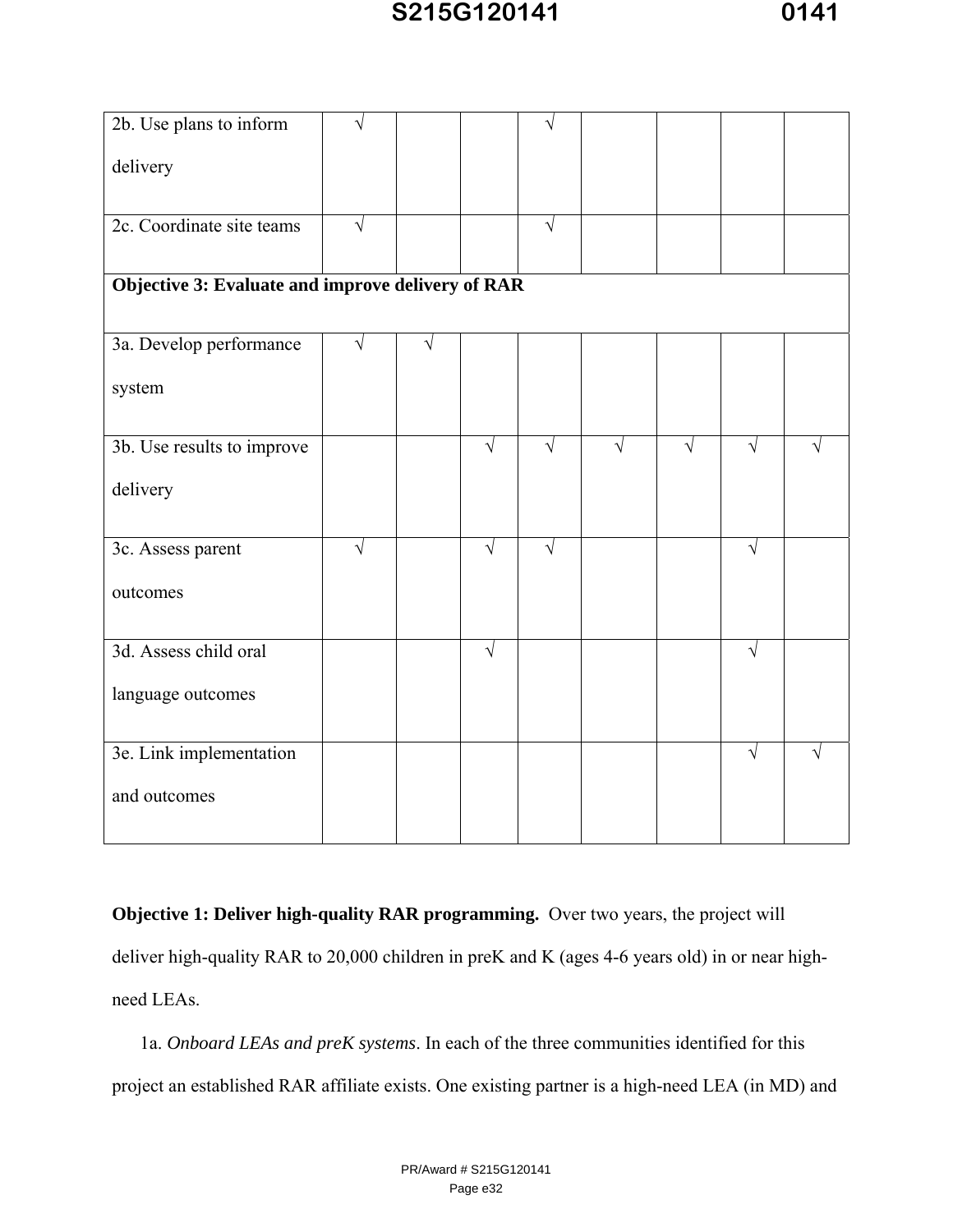two partners are community-based nonprofits (in MA and AZ). In each community, we will work with one lead affiliate that will oversee services in that community with support from RAR National. In AZ and MA it will be a community-agency affiliate and in MD an LEA (see Table 1). In all cases, detailed memoranda of understanding will be developed by RAR National and signed by local partnering LEAs and other implementation agencies. LEA leadership and one designated LEA liaison with RAR National will be involved in recruitment and selection of schools (with priority given to the persistently low-performing school in MD), communicating with and incentivizing school participation, hosting training, overseeing materials ordering, collecting internal evaluation data.

1b. *Train site-based implementation teams*. In Years 1 and 2 site-based teams will receive training by RAR National. This training will cover orientation to the program – its theory of change, research basis, program aims and core components, program materials, implementation plan, evaluation practices, and sustainability. The three-person site teams will include key school actors (school librarian, lead kindergarten teacher or administrator, and designated RAR site manager). In a train-the-trainer approach, these teams will train all implementers at their site (i.e., preK and/or K teachers rotating book bags) and insure all necessary supports are in place to provide equal access (e.g., accommodations for children with disabilities). Site-based teams and other relevant school personnel will also be invited to attend quarterly online professional development webinars with research and best practice information on topics relevant to successful administration and integration of RAR in their work with children—including transition to kindergarten, family engagement, literacy, and program evaluation.

1c. *Order and assemble program materials for each site*. Once training is completed, the site-based team will work with RAR National to order customized program materials. RAR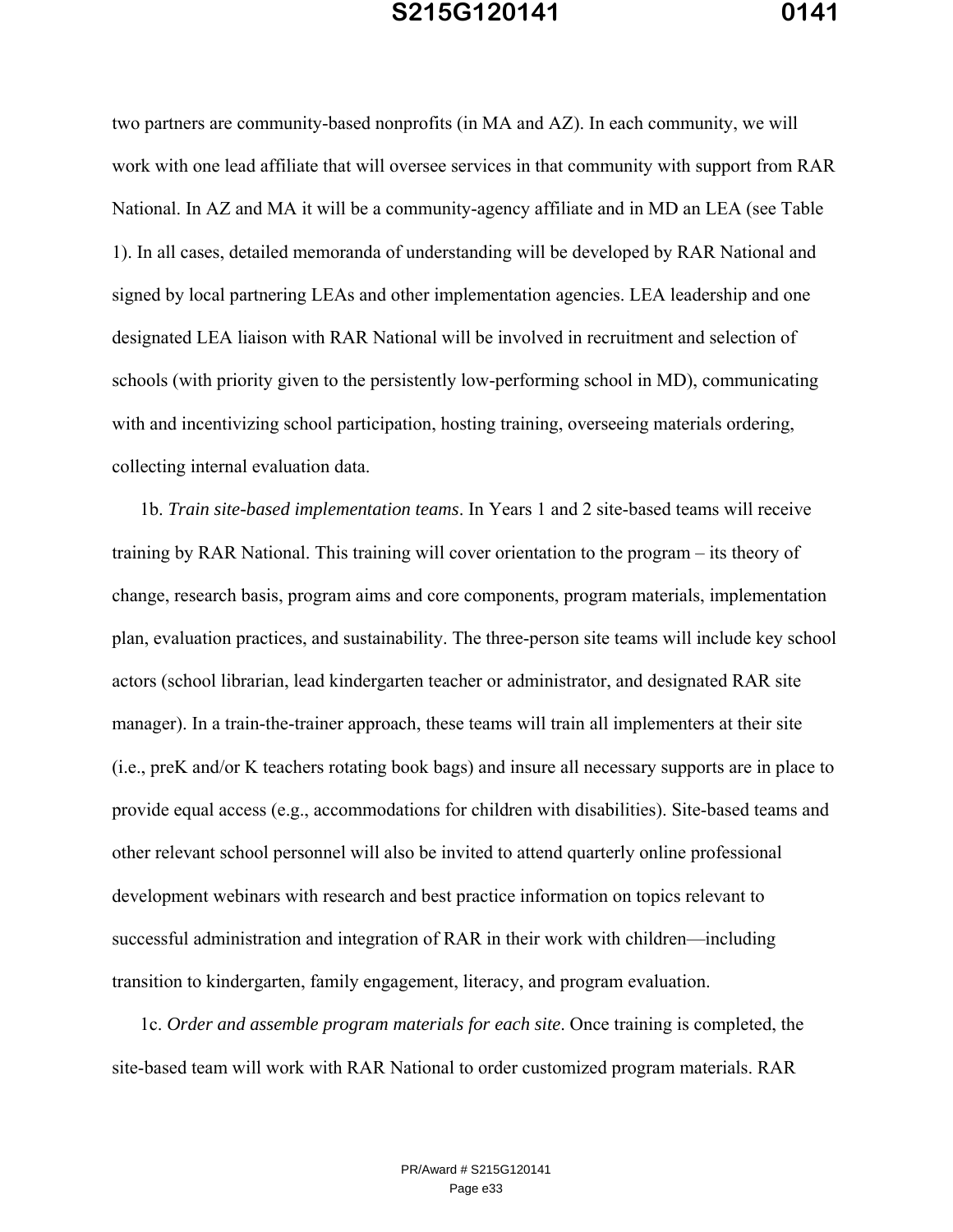National's participation in the ordering ensures that the specific needs of the agency are met. School library sets, which will include titles also in the classroom sets for rotation, will also be ordered. Once materials have been ordered, RAR National will work with participating school districts and community partners to help assemble and organize program materials.

1d. *Deliver program*. Program delivery will begin with a parent orientation to the program, preferably linked to another family engagement activity occurring at the school (e.g., Open House, Literacy Night, or parent-teacher conferences). Rotation of book bags will begin after the orientation, and will continue on a weekly basis throughout the school year. Four additional parent trainings will be held throughout the school year to build parent skills in interactive reading techniques. A connection to the school library and public library will also be established, through activities such as a family literacy night, family library tours, librarian-led classroom read-alouds, library card registration assistance, and distribution of blue library book bags. A special mirrored collection of RAR titles will be given to each school library such that children can continue to check out favorite titles long after they graduate from RAR.

Existing practices that ensure that RAR is delivered with fidelity will be utilized, including a detailed licensing and affiliate program agreement with program components spelled out, a rubric for use in site visits, and a turnkey program with coordinator and implementer manuals and tailored program materials delivered to each site. (Task 3a/b detail plans to augment and better use data to improve these activities).

**Objective 2: Coordinate/align RAR with existing resources and plans at the school, LEA, and state.** State and LEA priorities as well as district and school literacy and family engagement policies and practices will frame and inform RAR implementation.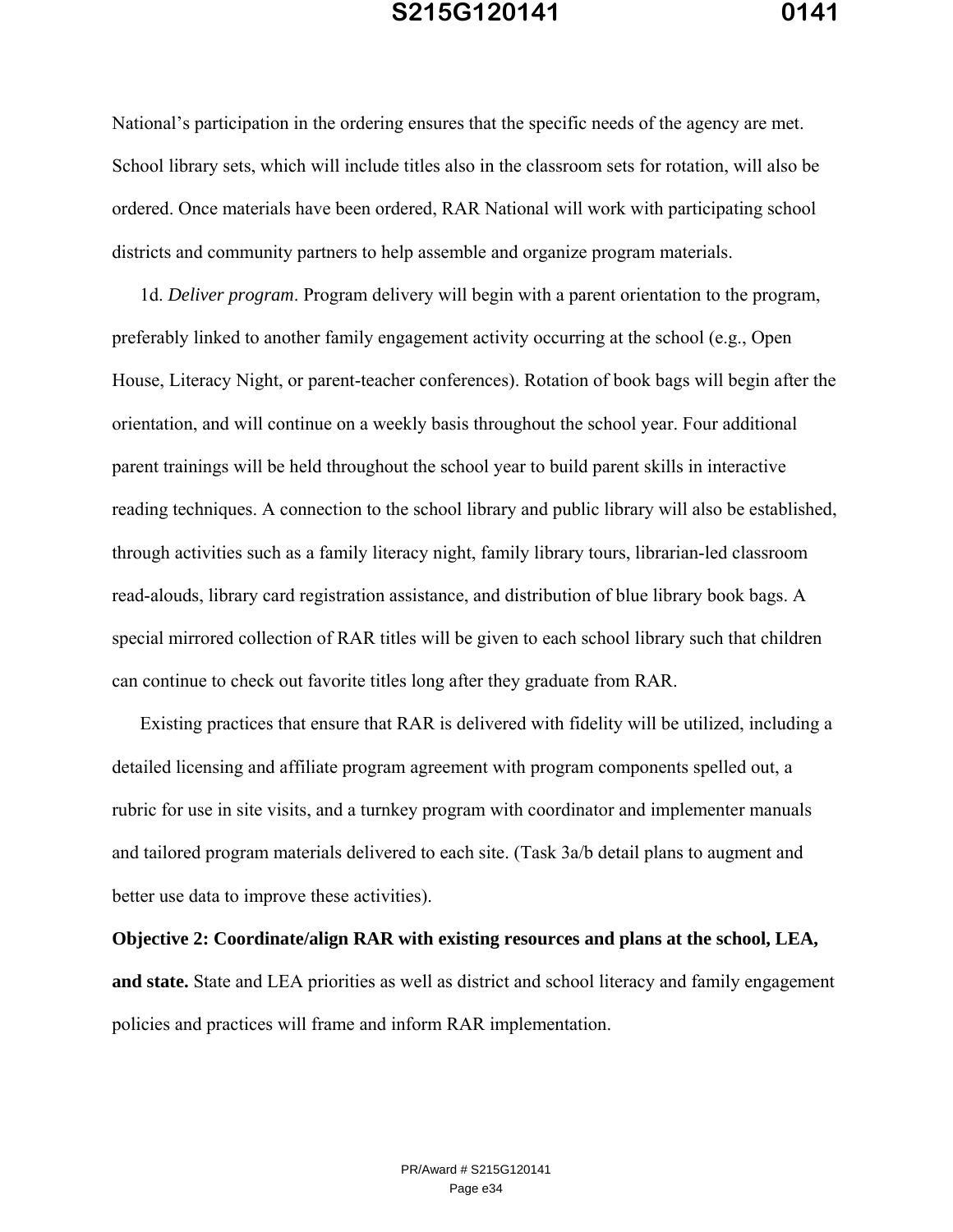2a. *Identify school, LEA and state level literacy, family engagement and academic plans.* RAR National and local partners will collect, review and align school, LEA and state literacy and academic plans with RAR core components. Tight alignment is expected across all plans. For example, upon initial review, the Arizona State Literacy Plan (originally the Striving Readers Plan) aligns with RAR in Section II, naming collaboration among educators, families and communities as a core belief; acknowledges oral language as a precursor to literacy, recommends literacy strategies for 3-5 year olds (e.g., providing a literacy rich environment, reading daily, and asking open-ended questions); and points to family strengths, collaborative relationships and preK-K continuity in facilitating children's all-important transition to K.

2b. *Create delivery plan that integrates with existing resources/plans.* State and LEA alignment documents will be shared with site teams during training, with ongoing technical assistance to inform site implementation plans, along with the team's self-generated observations of school-level resources and policies. For example, earlier expansion into K classrooms in Arizona timed RAR parent orientation with schools' parent-teacher conferences and open houses to maximize attendance and integration of family engagement efforts. Also, read-alouds at circle time often utilized the same storybook titles circulating to children's homes in RAR book bags.

2c. *Coordinate site-based team training and larger learning community.* RAR National will attend to the important transition between preK and K, helping coordinate site-based teams across agencies for high quality implementation and building a larger learning community. This will include shared participation in training, communication between preK and K teams, and alignment of RAR activities with agency and school-wide efforts with state academic standards. Continuing communication will occur through best-practice webinars and collaboration with LEA content teams to include RAR in at least one in-service training per year. Progress toward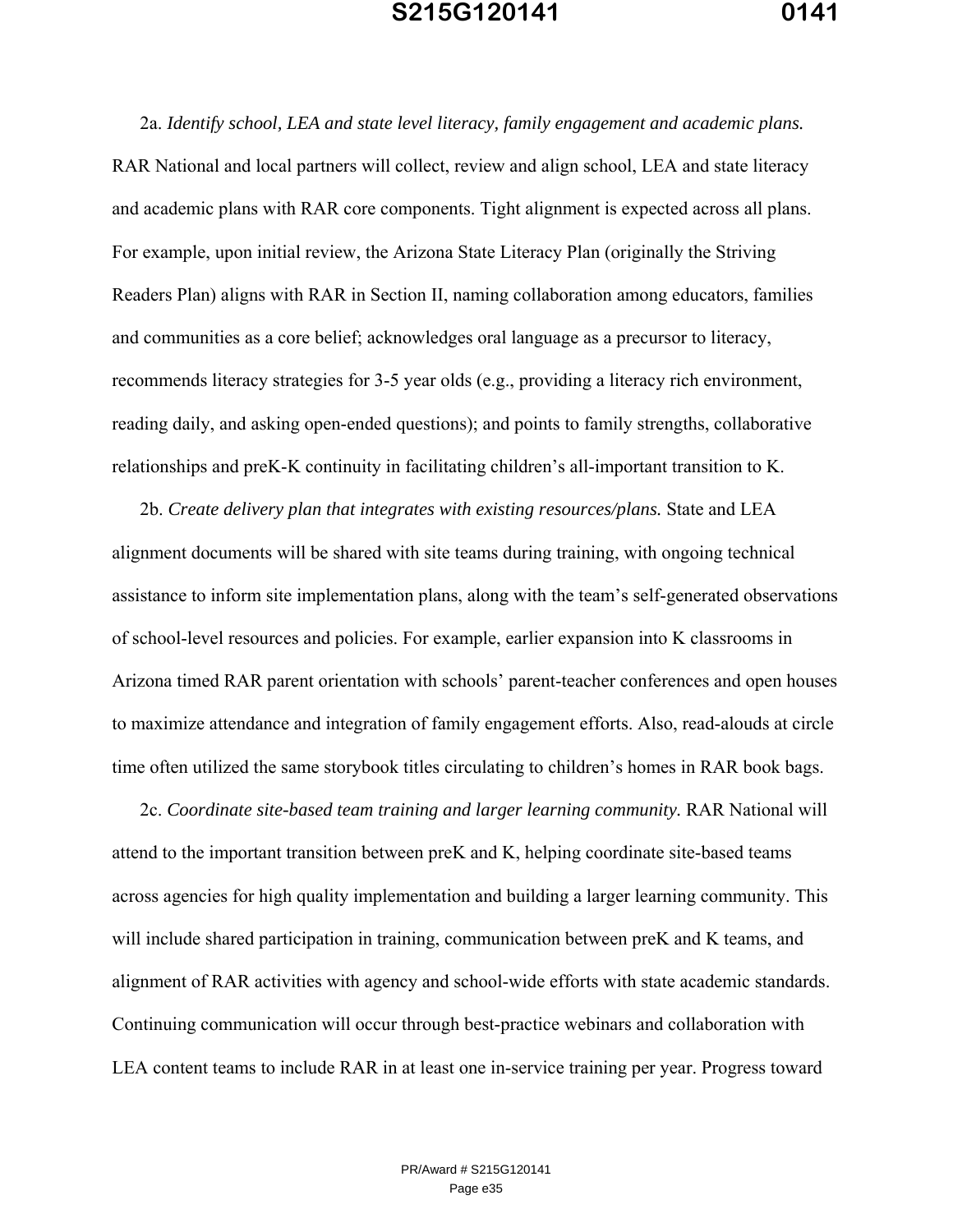project objectives (i.e., program fidelity and early literacy outcomes), RAR's capacity to support a successful transition to K, and use of RAR activities as a strategy to build positive oral language and family engagement will be topics for discussion. Site-based teams, with support from RAR National, will reach out to each building's PTA/PTO to garner community support and sustainability. RAR National and community partners will co-host gatherings between school and LEA leaders and other local stakeholders to address issues of wider community engagement.

**Objective 3: Evaluate and improve delivery of RAR.** RAR National and its subcontractor will assess implementation fidelity and parent and child outcomes of the project, report all data to the U.S. Department of Education, and use findings to improve delivery and impact of the program.

*3a. Strengthen RAR's performance management system*. RAR National has several mechanisms to measure high-quality implementation and intends to improve upon these to build and pilot a comprehensive performance management system. Current monitoring includes: 1) an annual survey of affiliates, which tracks characteristics and number of participating children and families and implementation fidelity (i.e., book rotation, parent training, and library connections) among other things, 2) individualized scorecards that provide affiliates with annual snapshots of performance on key indicators of quality, with "scored" core components of the program and unscored best practices, with scores compared to RAR National expectations, their own past year's performance and that of other affiliates (both on average, and by similar size), and 3) a site rubric for affiliates to gauge quality of program delivery during site visits. RAR partnered with a research firm, Sociometrics, in 2011 to outline performance management system needs and recommend a software platform vendor. Salesforce, a widely-adopted donor, customer, and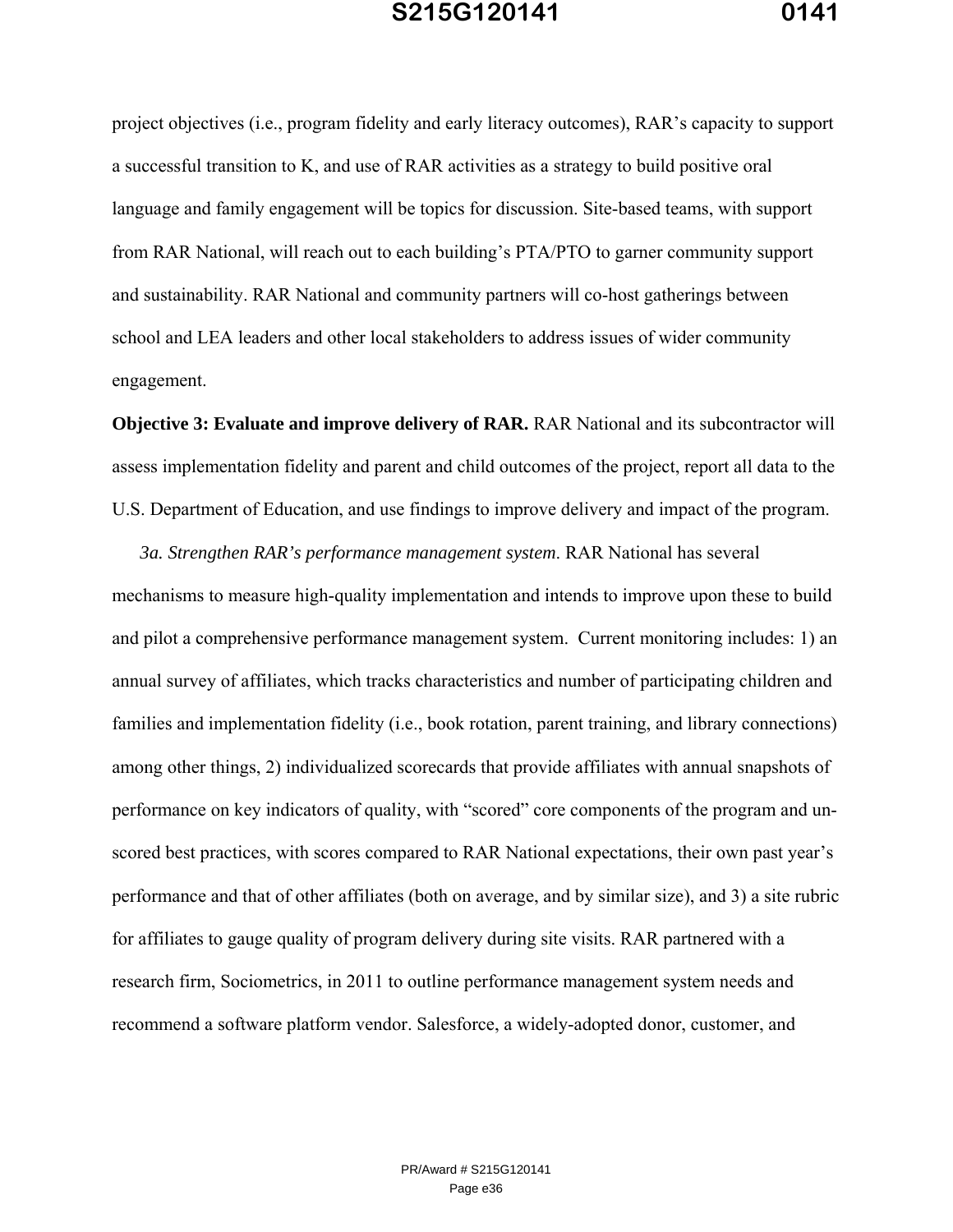performance management tool was selected after a bidding process and will be used to build this system.

RAR will likely work with Child Trends (CT), a research partner to design and build a system that can later be scaled up to other RAR programs. The goal of the system will be to collect performance measures that include implementation inputs (e.g., staff performance assessments), implementation outputs related to model fidelity and quality, (e.g., book rotations and parent attendance in trainings), and program outcomes for children and parents (e.g., changes in parent reading frequency at home). CT (or our final subcontractor) will: 1) Help RAR refine current performance measures to reflect both core components of RAR and general implementation features that research has indicated are important to successful replication and scale-up, such as staff recruitment and selection, supervision, and performance assessment (Ogden et al., 2012); 2) Customize Salesforce to meet RAR's needs, identify and train an RAR staff person to lead the effort, and work to customize the system based on performance measures selected; 3) Develop training and procedures for collecting data—training program staff in conjunction with RAR national staff, suggesting language for current affiliate agreements to refine affiliate data collection responsibilities, and minimizing affiliates' data collection burden and maximizing their participation and use of the system and its data; 4) Develop reports for local affiliates, national RAR staff, and the Department of Education with customized reports that provide actionable information to RAR staff at various levels to improve program performance; 5) Work with RAR staff to develop training modules to use the performance management system, drawing from CT's previous experience, to include several consecutive sessions that build upon each other and that include 'homework' assignments so that RAR staff can practice using the system (e.g., entering relevant data and generating reports); and 6)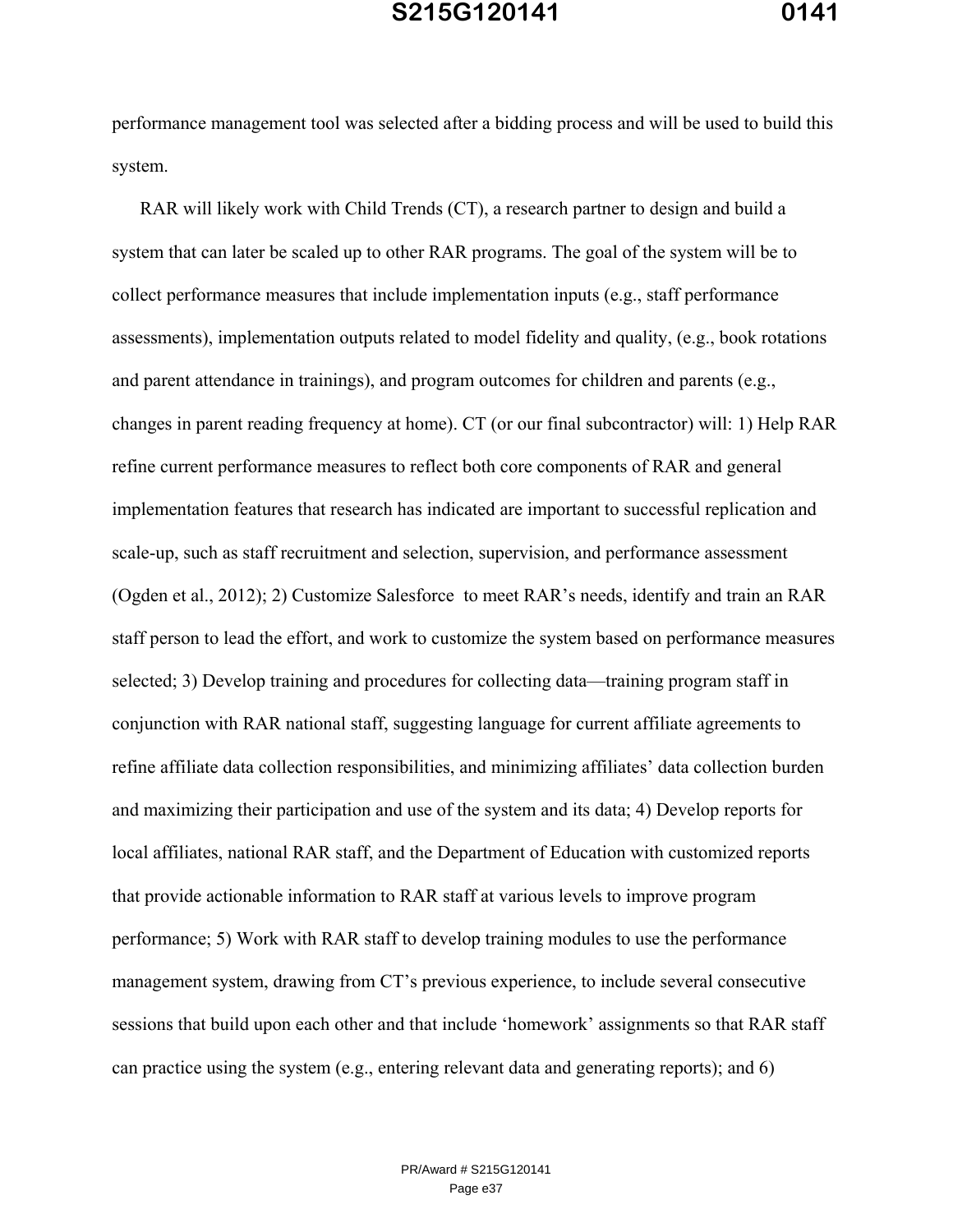Develop procedures for quality control and regular use of the performance management system and its reports to inform decision-making. RAR will establish regular meetings in which reports can be reviewed and discussed by staff at all levels and findings can be used for data-based decision-making throughout the organization.

*3b. Use performance management results to improve program delivery*. True performance management is an iterative process that includes both cycles of evidence review and program improvement and periodic improvements to the performance management system to collect the most useful implementation data. RAR will work with CT to extend and improve its current performance monitoring system. Once the LEAs and agencies have been trained to collect data through Salesforce, CT and RAR National will review findings with all constituents. Webinar and telephone conferences will be used to review findings, identify challenges, and discuss strategies for addressing challenges. CT will also help refine performance measures to ensure they reflect both key implementation components of RAR and general implementation features that research has indicated are important to successful replication and scale-up. This will be done at three time points: 1) at the outset of the project, when the performance management system is being developed; 2) before the beginning of the 2013-2014 school year, after review of the spring 2013 data; and 3) in summer 2013, after the 2013-2014 data have been reviewed. Round 2 and 3 revisions to the performance measures (both implementation and outcomes measures) will be informed by the analyses that CT will conduct linking implementation measures to outcomes (see *3e.* below).

*3c. Conduct evaluation of parent outcomes*. As per the overall goal of the project, we will measure the change of parents' literacy behaviors at home through a validated pre-post parent survey. The 19-item survey, available in multiple languages, will be administered at the start of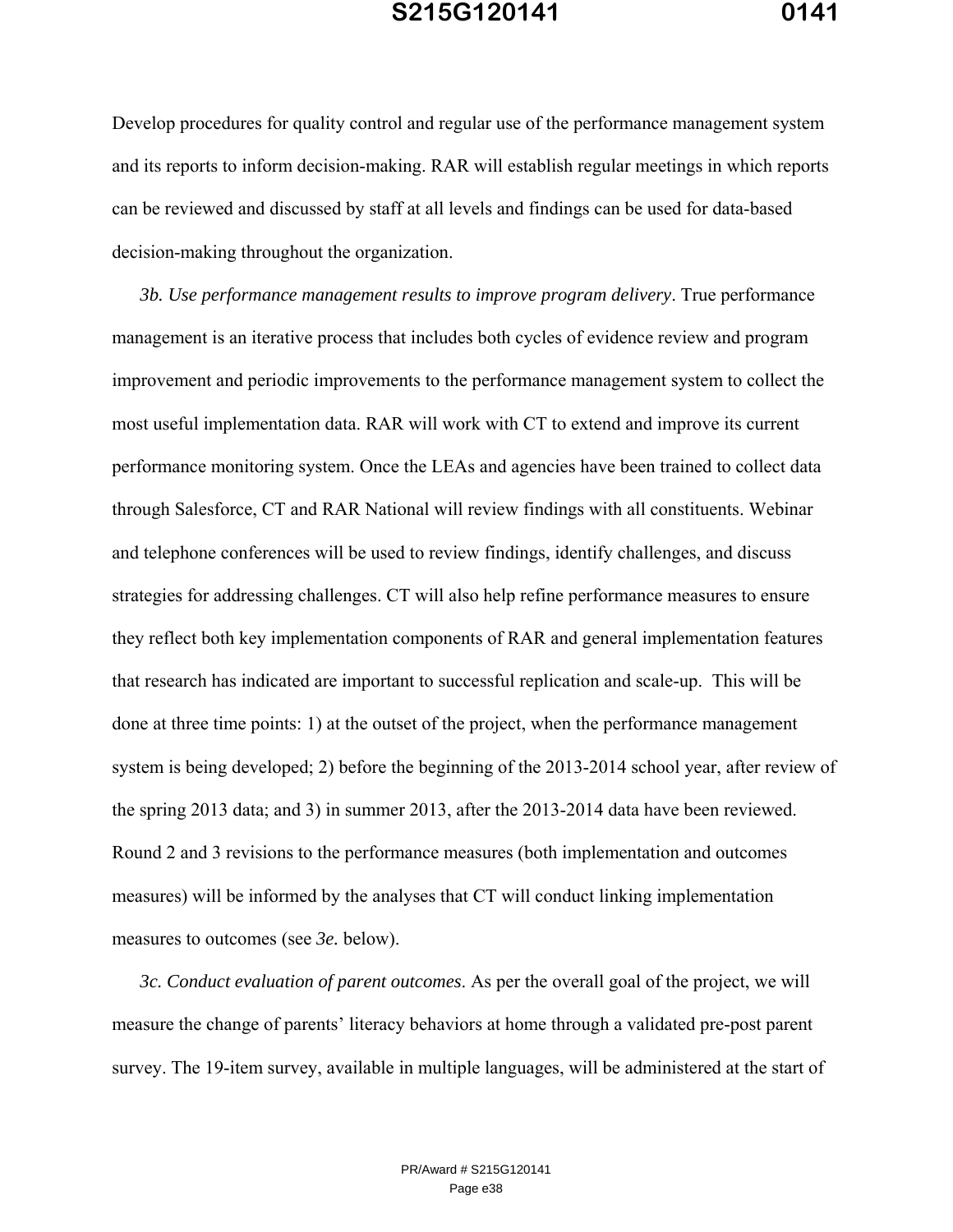the program during the parent orientation (and one-on-one for parents not attending), as well as at the conclusion of each program year. New scanning technology (Remark OMR by Gravis) will allow for easy data scanning, entry, analysis, and report generation by RAR National. This information will be shared with LEAs, school teams, and local community based affiliates on an annual basis.

*3d. Collect data on oral language outcomes of 4-year-olds*. With help from RAR, CT will secure annual child outcomes data already being collected by preK partners on a representative sample of 4-year olds receiving the intervention and not receiving the intervention. Selection of local partners serving preK students will include existing measurement practices and a data sharing agreement for standardized 4-year-old oral language data (e.g., Teaching Strategies Gold), with site selection priority given to LEA-led Head Start classrooms for streamlined preK-K program coordination and common measurement practices.

3e. *Connect implementation and outcome findings*. See the evaluation plan for details on how CT will link implementation and outcome findings to maximize impact of the project.

*Organizational and Staff Capacity*. RAR's experience in the successful management of complex projects ensures solid execution of the work plan detailed above. RAR's capacity is evidenced by the breadth and longevity of relationships in its national network of affiliated organizations. RAR's National Office directs ongoing technical assistance to support the program's implementation by regional and local professionals, and currently maintains contractual agreements with 162 affiliated direct service agencies. Within these agencies over 5,000 professionals are trained to implement RAR in over 2,500 sites.

RAR's national staff, subcontractor, and local affiliate partners have many years of experience implementing and evaluating complex projects. Dr. Gabrielle Miller (Principal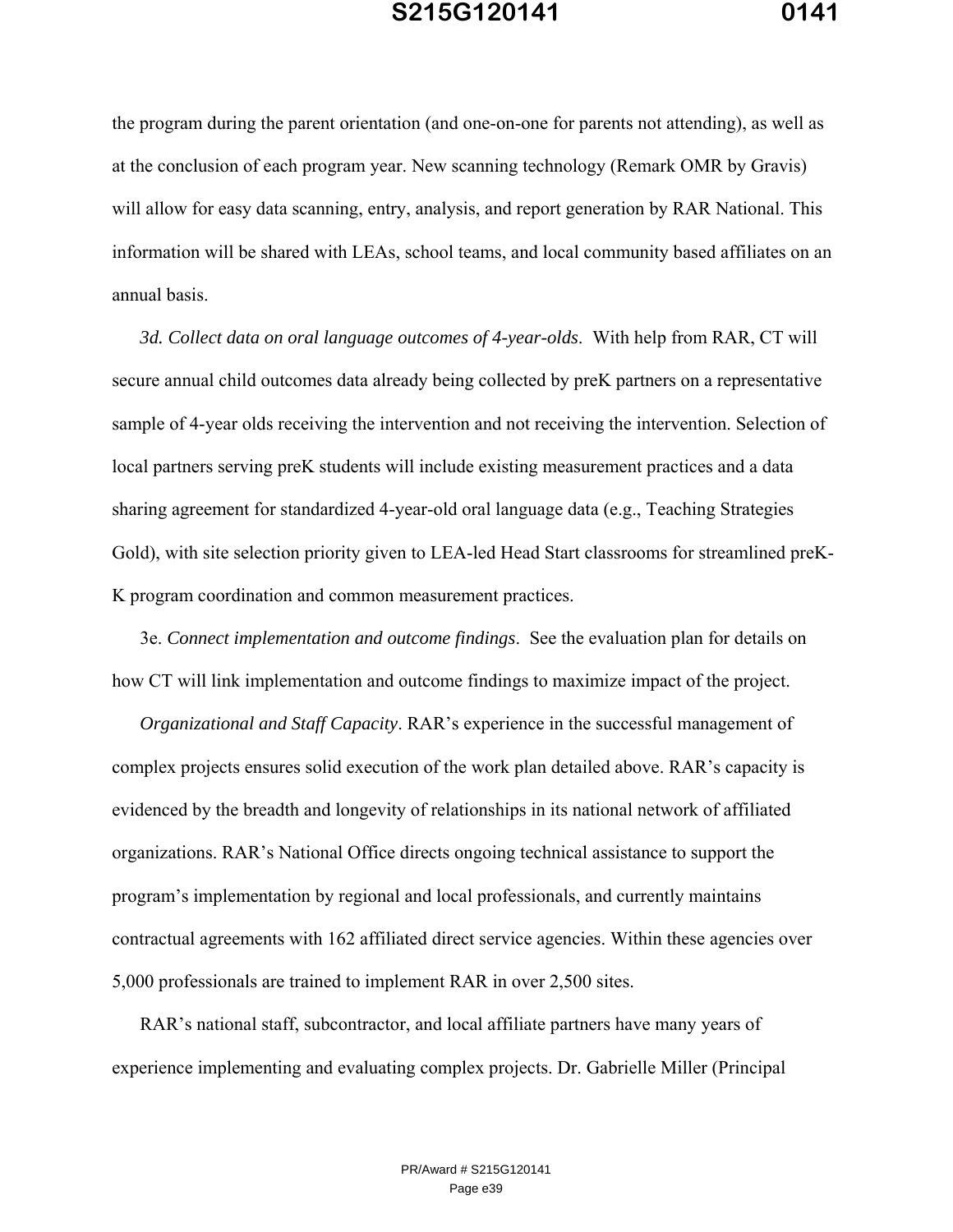Investigator) led U.S. Department of Education Office of Innovation projects including two large scale 'Star Schools' technology grants and maintained primary responsibility for the management of USDOE, OII's annual \$25M US Department of Education Inexpensive Book Distribution Program (IBDP) contract with Reading Is Fundamental. Her executive experience leading national early literacy organizations, including RAR and Reading Is Fundamental, includes successful partner management of 2,500-3,500 program implementation sites, interaction with key national leaders in early literacy, and several successful national partnerships with LEAs, regional, national, corporate, and private funders.

Dr. Holly Kreider (Project Director) has two decades of experience leading complex research on child development and family engagement, including studies with RCT and longitudinal designs, federal and private foundation funding, multiple research sites, and university partners. Projects include several Phase I and II Small Business and Innovation Research grants from NIH to develop, disseminate, and conduct research on archives of effective interventions for children, including interventions that prevent developmental disabilities and promote academic and socialemotional outcomes through afterschool programs. Dr. Kreider has also led and co-managed numerous family involvement projects, including program evaluations of family interventions, research-based family involvement initiatives, professional development and training, and a national online network of educators dedicated to family engagement. As Director of Programs at RAR National, she oversees program quality, adaptation and innovation, affiliate relations with 162 agencies, research and evaluation, and training, among other things.

CT, our potential evaluation subcontractor, is a nonprofit, nonpartisan research center that studies children at every stage of development, across all of the major domains of childhood and the family, community, cultural, and other contextual factors that influence their development.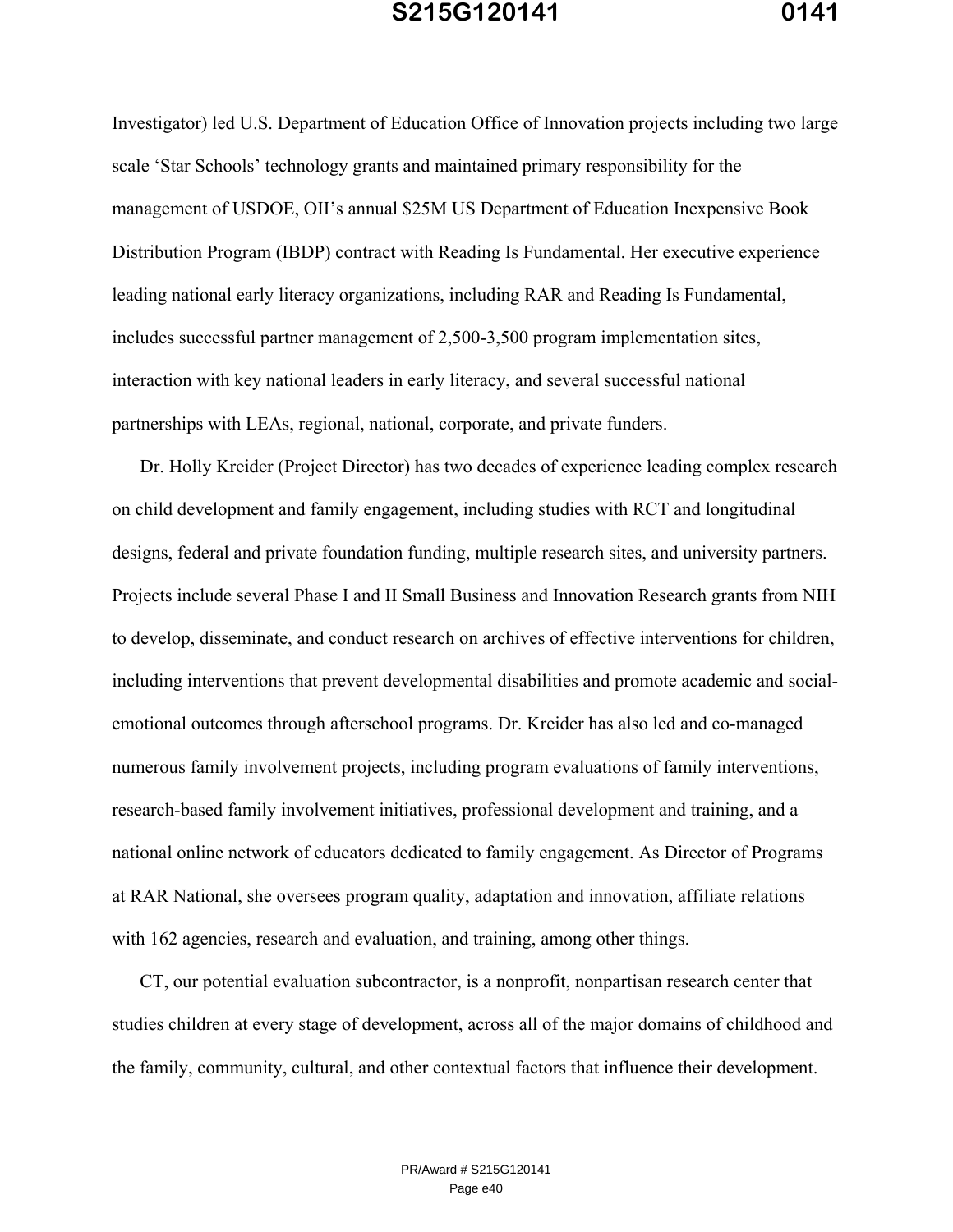Its mission is to improve outcomes for children and youth by conducting high-quality, rigorous research and communicating research findings and insights to all stakeholders whose decisions affect children's lives and future prospects. Key CT project staff has extensive expertise in the design and conduct of multi-method outcomes and implementation evaluations and early and middle childhood. Dr. Karen Walker, A Senior Program Area Director and principal investigator for this project, has over 16 years' evaluation experience. She is a leading expert in implementation evaluations, evaluation design and qualitative methods. Her past projects include a multi-year evaluation of a community-based initiative in Trenton, NJ to improve the health and well-being of young children, including family engagement programs intended to improve children's language development and early literacy. While at Public/Private Ventures, where she was Vice President for Research until 2006, Dr. Walker led the ethnographic research and was primary author of the Plain Talk implementation study. At CT she is also leading the implementation study component of a random assignment impact and implementation evaluation of a family engagement program designed primarily for Latinos.

Roles, responsibilities, and time commitments for key personnel are detailed in the Budget Narrative, according to the key objectives and tasks described in Table 2.

**VI. Project Evaluation.** CT will conduct a multi-method evaluation to examine both implementation and child and family outcomes of RAR. The evaluation will also analyze links between implementation features and outcomes to better understand how the program works. Researchers have noted that effect-sizes of evidence-based programs are often lower in replication studies (Lipsey, 2009), but replications that monitor program implementation and outcomes, and use the data to improve program performance, are likely to have stronger outcomes (Dubois, et al, 2002; Smith et al, 2004). Yet relatively little information exists about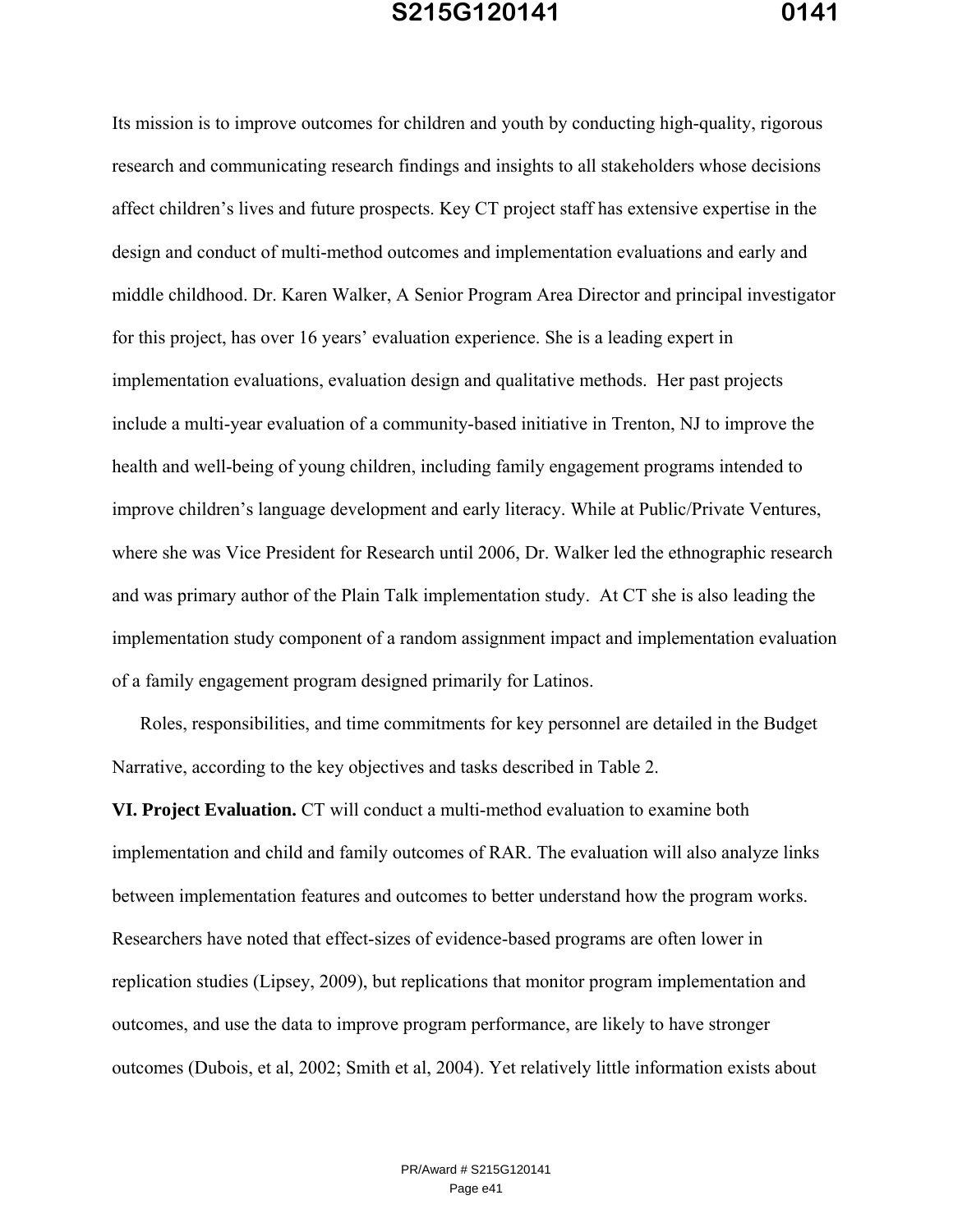the aspects of implementation that contribute to desired outcomes (Fixen et al., 2005; Ogden et al. 2012). If more information were available, programs could prioritize implementation features that are likely to strengthen outcomes.

*Implementation Evaluation.* Performance management systems are excellent tools for collecting and analyzing implementation data, such as assessing fidelity and consistency across LEAs and sites. Added data collection will help identify *specific* practices and program components that contribute to a successful RAR program. RAR has identified components of its model, and an implementation evaluation will examine whether additional components drive the successful achievement of outcomes and identify challenges and potential solutions faced during program replication in various settings. The implementation evaluation will also examine whether or not modifications have been made by RAR affiliates to improve the program's effectiveness based on local conditions which may be useful in other locations. Finally, the evaluation will examine potential features not gathered through the performance measurement system that can have a profound effect on outcomes, such as contextual features like LEA funding conditions or unexpected events.

Implementation data will be collected through interviews and observations during visits with staff at selected sites. CT will visit each LEA three times: a brief one-and-a-half day visit for interviews with key local affiliate staff to refine the implementation research agenda, and two three-day visits (in spring 2013 and 2014) to collect interview data, conduct observations of RAR classrooms, and review the site's performance management procedures. Interviews and focus groups will include implementation measures captured through the performance management system as well as other themes that have emerged through previous conversations and findings from the performance management system. After each round of visits, CT will hold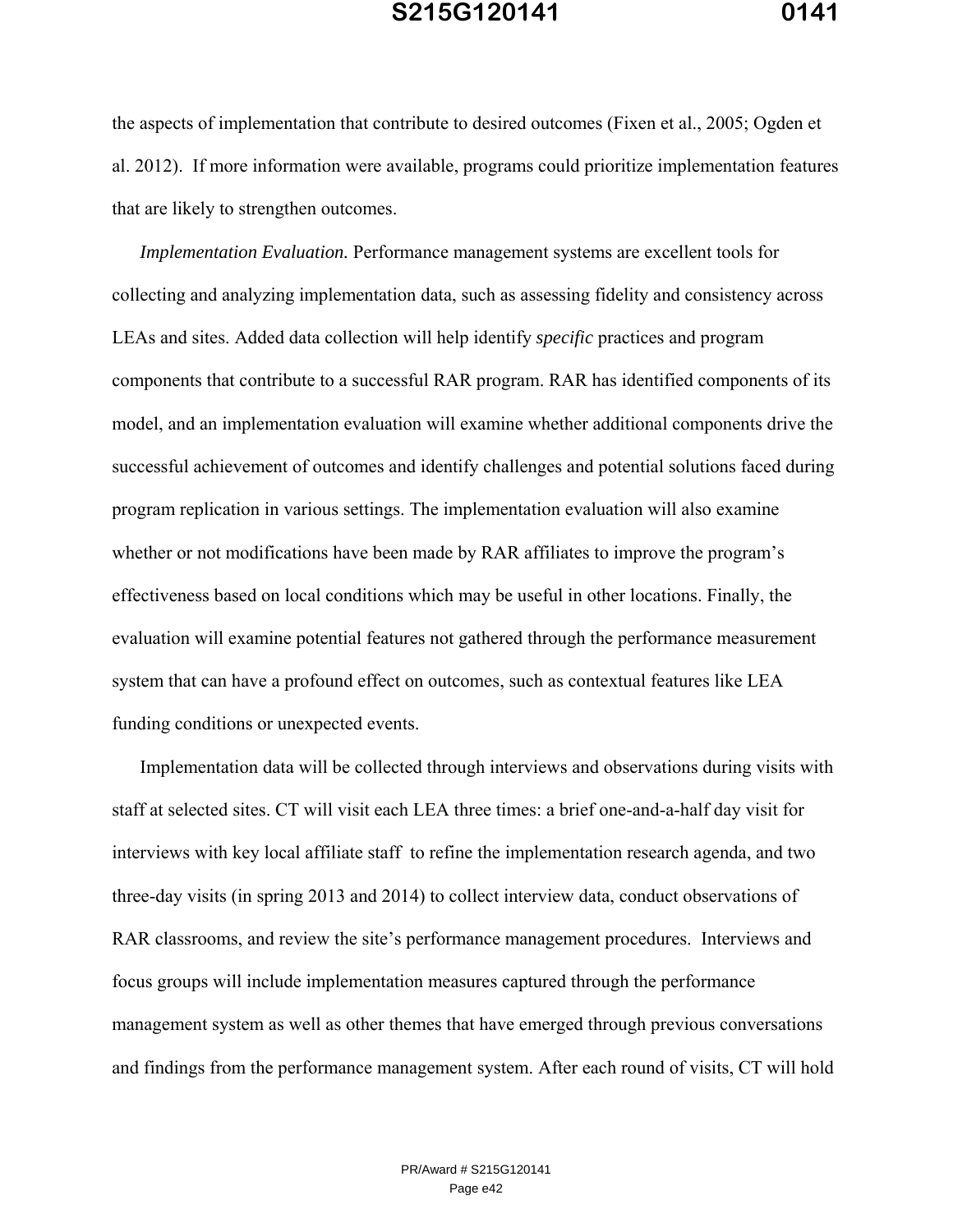a conference call with RAR National and local staff to discuss cross-site findings and make recommendations for improvement.

*Outcomes Evaluation.* RAR has conducted 20 independent evaluations and one randomassignment study (under review), and is building its evidence-base further through planned impact studies. CT and RAR will work to collect individual level parent and child outcomes data that will measure outcomes and link them to implementation.

Conduct internal evaluation of parent outcomes. CT will measure parents' changed literacy behaviors at home through a validated RAR pre-post parent survey. The 19-item survey, available in multiple languages, will be administered at the start of the program during the parent orientation (and one-on-one for parents not attending), and at the end of each program year. New scanning technology (Remark OMR by Gravis) will allow for easy data scanning, entry, analysis, and report generation by RAR National. This information will be shared with LEAs, school teams, and local agencies on an annual basis.

Collect data on oral language outcomes of 4-year-olds. CT will secure annual child outcomes data already being collected by preK partners on a representative sample of 4-year olds receiving RAR and not receiving RAR. CT will work with local affiliates to identify a sampling strategy, preferably with the treatment sample selected from sites within each LEA that CT visits (to maximize the ability to link not only quantitative but also qualitative information on selected sites with child outcomes). Selection of local preK sites will include existing measurement practices and a data sharing agreement for standardized 4-year-old oral language data, with priority given to LEA-led Head Start classrooms for streamlined preK-K program coordination and common measurement practices. For example, Southwest Human Development (SHD), who will oversee RAR delivery in Head Start preK programs in the Balsz School District in Phoenix,